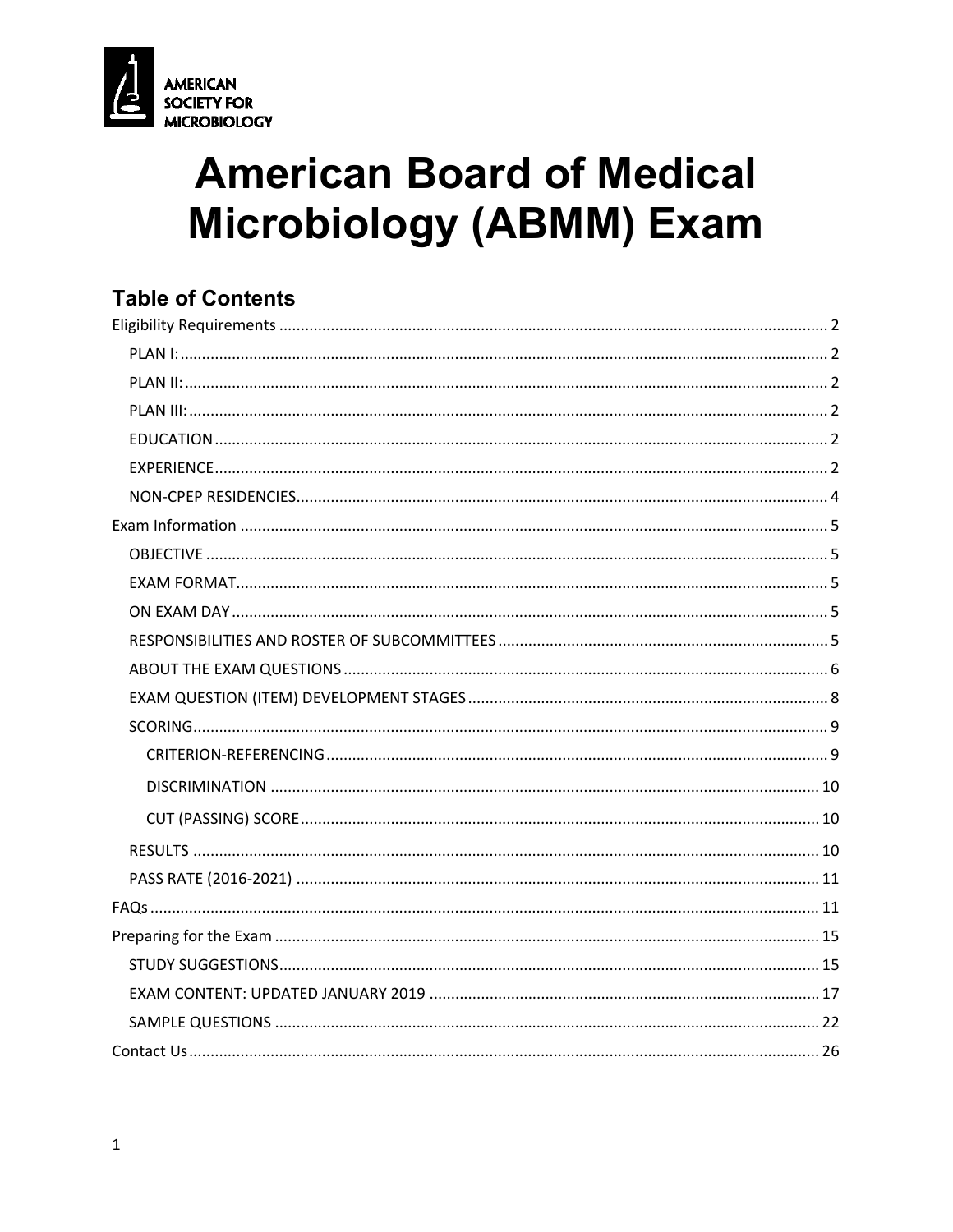# **Eligibility Requirements**

The ABMM Board uses the following criteria to evaluate your application to sit for the exam. If you fail to meet these criteria, your application will be denied and your application fee will not be refunded.

You must meet the criteria in one of the plans below to apply and sit in for the ABMM exam:

**PLAN I:** Applicants must possess a doctorate and complete a minimum of three years of experience, as defined below.

**PLAN II:** Applicants must possess a doctorate and complete two years of postgraduate training in a CPEP-approved program, as defined below.

**PLAN III:** Applicants must possess a doctorate and complete:

- i. an ACGME-accredited fellowship program in Medical Microbiology or
- ii. a Canadian College of Microbiologists' (CCM) Fellowship Training Program or
- iii. a Royal College of Physicians and Surgeons of Canada three-year medical microbiology/infectious disease or five-year medical microbiology residency.

#### **All training and experience requirements must be met after the doctoral degree has been awarded.**

#### **EDUCATION**

Applicants must possess a Doctorate of Philosophy or Doctorate of Science in microbiology or an equivalent degree in one of the related sciences acceptable to the ABMM Board. Other degrees (such as Doctor of Medicine, Doctor of Osteopathy, Doctor of Veterinary Medicine, Doctor of Public Health, Doctor of Dental Medicine, Doctor of Dental Surgery or Doctor of Philosophy in Health Sciences) may be accepted if your additional special training and experience is approved by the ABMM Board. Doctorate of Clinical Laboratory Sciences (DCLS) and Doctor of Pharmacy (PharmD) degrees are not an acceptable degree for ABMM eligibility.

- **Applicants educated in the U.S.** 
	- o All educational requirements must be earned from institutions accredited by a regulatory agency recognized by the U.S. Department of Education.
- **EXECUTE:** Applicants educated in Canada
	- o All educational requirements must be earned from institutions recognized by the Ministry of Education of the province in which each school is located.
- Applicants educated outside the U.S. or Canada
	- $\circ$  Degrees must be deemed equivalent to those earned at an accredited institution in the U.S. by World Education Services, Inc.

#### **EXPERIENCE**

Experience is defined as full-time postdoctoral training and/or full-time director-level laboratory experience which is directly relevant to the practice of clinical and public health microbiology and its subspecialties. Appropriate experience requires an ongoing relationship with a clinical and public health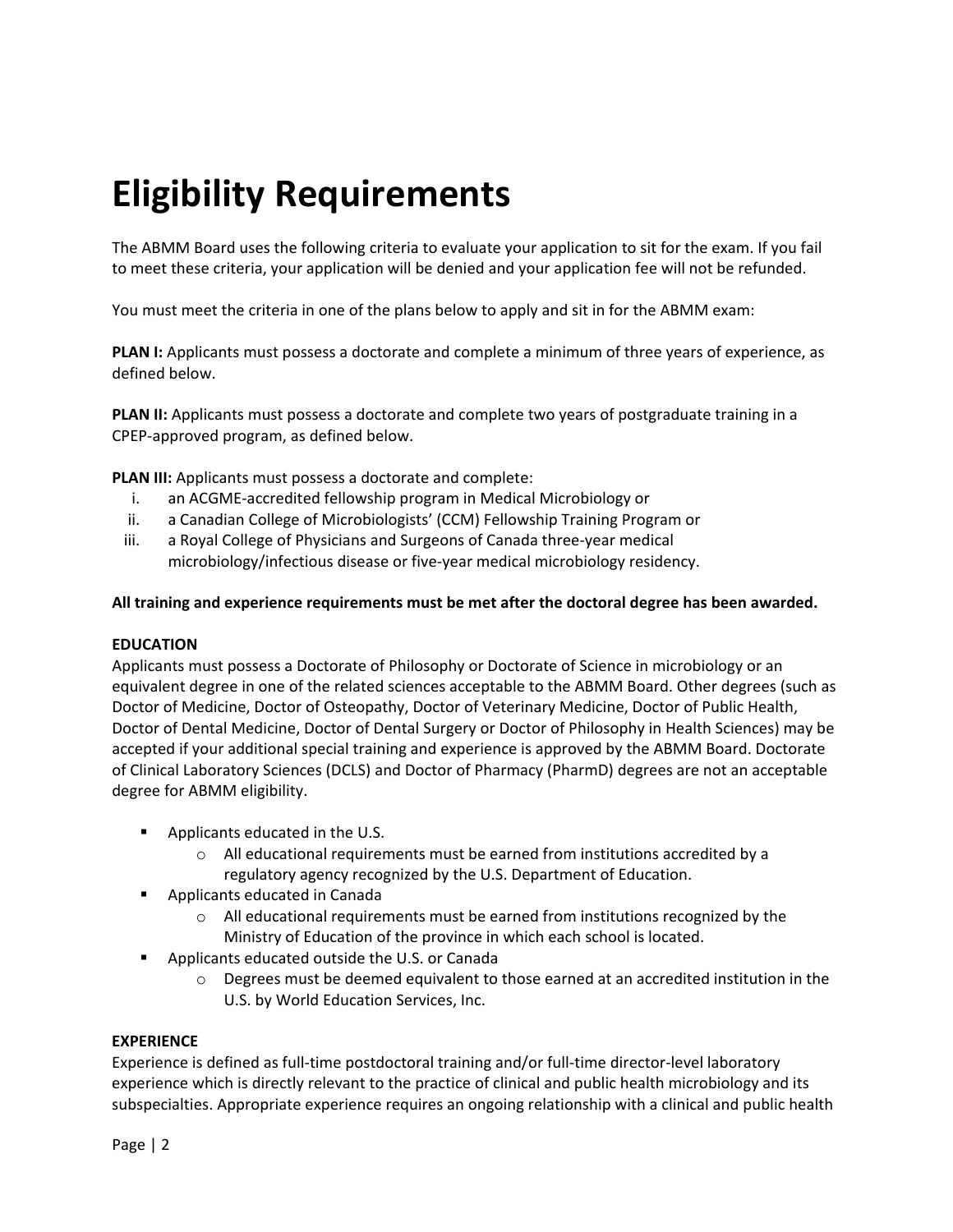microbiology, reference or other microbiology laboratory that includes a diagnostic service component such that the applicant has devoted at least 75% of his/her time to management, clinical and administrative activities during the three years of experience. Diverse professional experience means working at the director level or training in a CLIA-certified clinical/public health microbiology laboratory for at least three years, with recommended distribution of experience in the following manner:

- Responsibilities and skills in the clinical or public health microbiology laboratory (50-65%). References should provide examples of:
	- o Assisting clinical and public health microbiology technologists in interpreting the medical significance of laboratory findings.
	- o Oversight of quality assurance/quality control.
	- o Technical troubleshooting and problem solving.
	- o Validation/verification of new tests
	- o Regular review of laboratory procedures
	- Interaction with healthcare providers (15-30%).

References should provide examples of:

- $\circ$  Consultation with healthcare providers regarding the selection and interpretation of clinical and public health microbiology tests/results.
- o Consultation with local and state public health officials.
- o Reference lab consultation with clients.
- o Participation in hospital/institution committees (infection control, antibiotic subcommittee, etc.).
- **Management and administrative skills (10-20%).** 
	- References should provide examples of:
		- o Interacting with institutional and laboratory administration and personnel.
		- o Performing financial analyses on new test methods or laboratory programs.
		- o Assuring/overseeing accreditation, competency, proficiency testing, etc.
- $\blacksquare$  Research (0-25%).
	- References should provide examples of:
		- o Development/evaluation of new test methods/techniques/instrumentation.
		- $\circ$  Collaboration with clinical and public health microbiology/basic research colleagues.
- Teaching  $(0-25%)$ .

References should provide examples of:

- o Didactic lectures and rounds.
- o Resident/fellow/student training.

A laboratory director who is qualified to serve as a director of a CLIA-certified laboratory, or the country's equivalent, must attest to the candidate's experience.

The minimum percentages in each area must be met. Research and teaching experience are not required, but applicants may have up to 25% of their time devoted to either, or a combination, of those areas provided the combination does not exceed 25%. Experience in which more than 25% of time is spent on research, teaching, grant writing or test development does not satisfy the experience requirement.

Applicants who will complete the requisite training and experience within 60 days following the exam date are eligible to apply.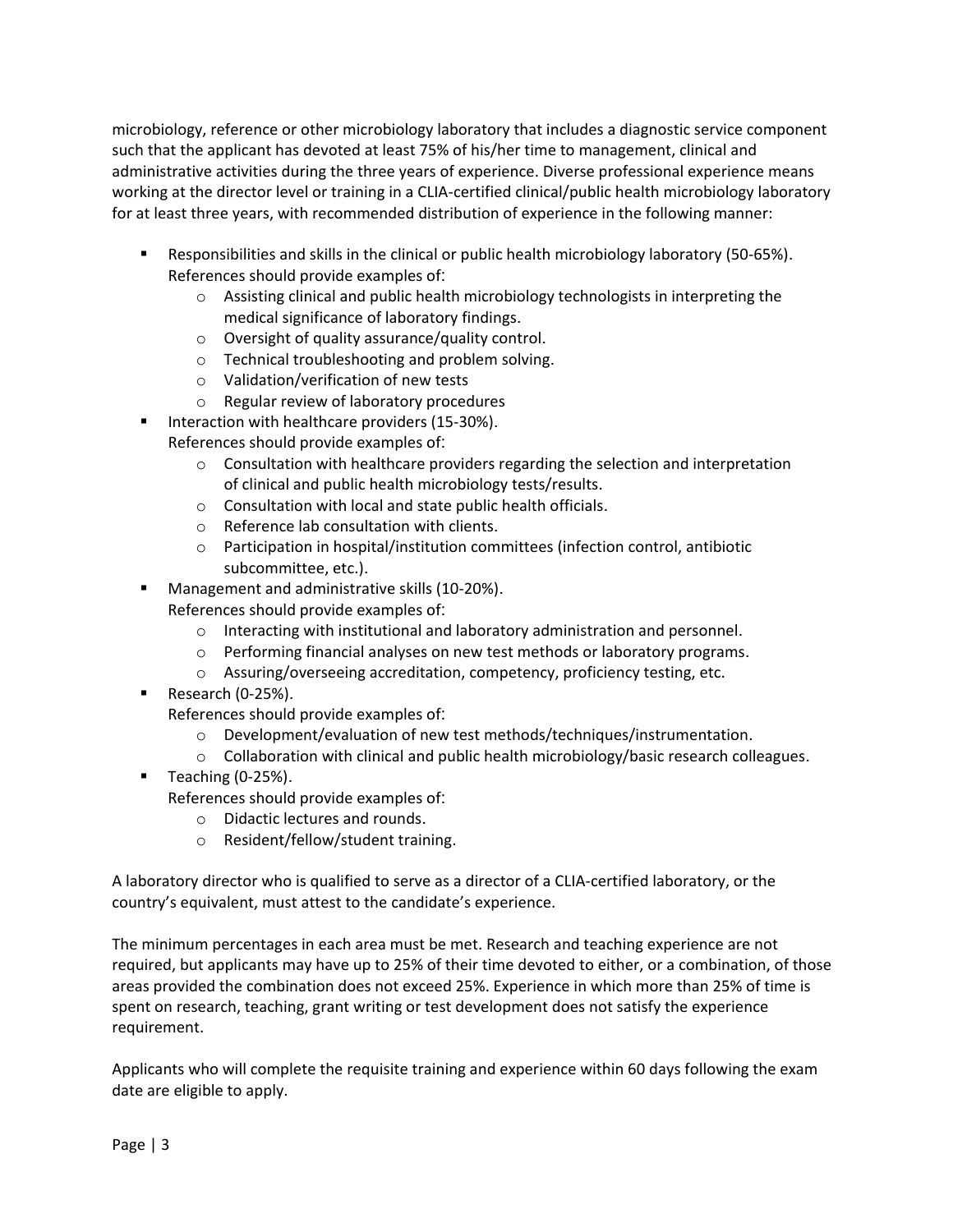#### **NON-CPEP RESIDENCIES**

- An infectious disease (ID) fellowship may count towards the requisite experience if it meets the eligibility outlined above. Despite the length of fellowship, no more than one year's experience will count towards meeting the three years of required experience. Experience must involve an active role in the laboratory (e.g., attended rounds and completed a microbiology rotation) and must be documented by a reference form submitted by the director of microbiology.
- A pathology residency, devoted to microbiology and molecular pathology, may count towards the requisite experience if it meets the eligibility outlined above. No more than six month's experience will count towards meeting the three years of required experience. The number of months devoted to microbiology and molecular pathology during the residency must be specifically documented on the reference form.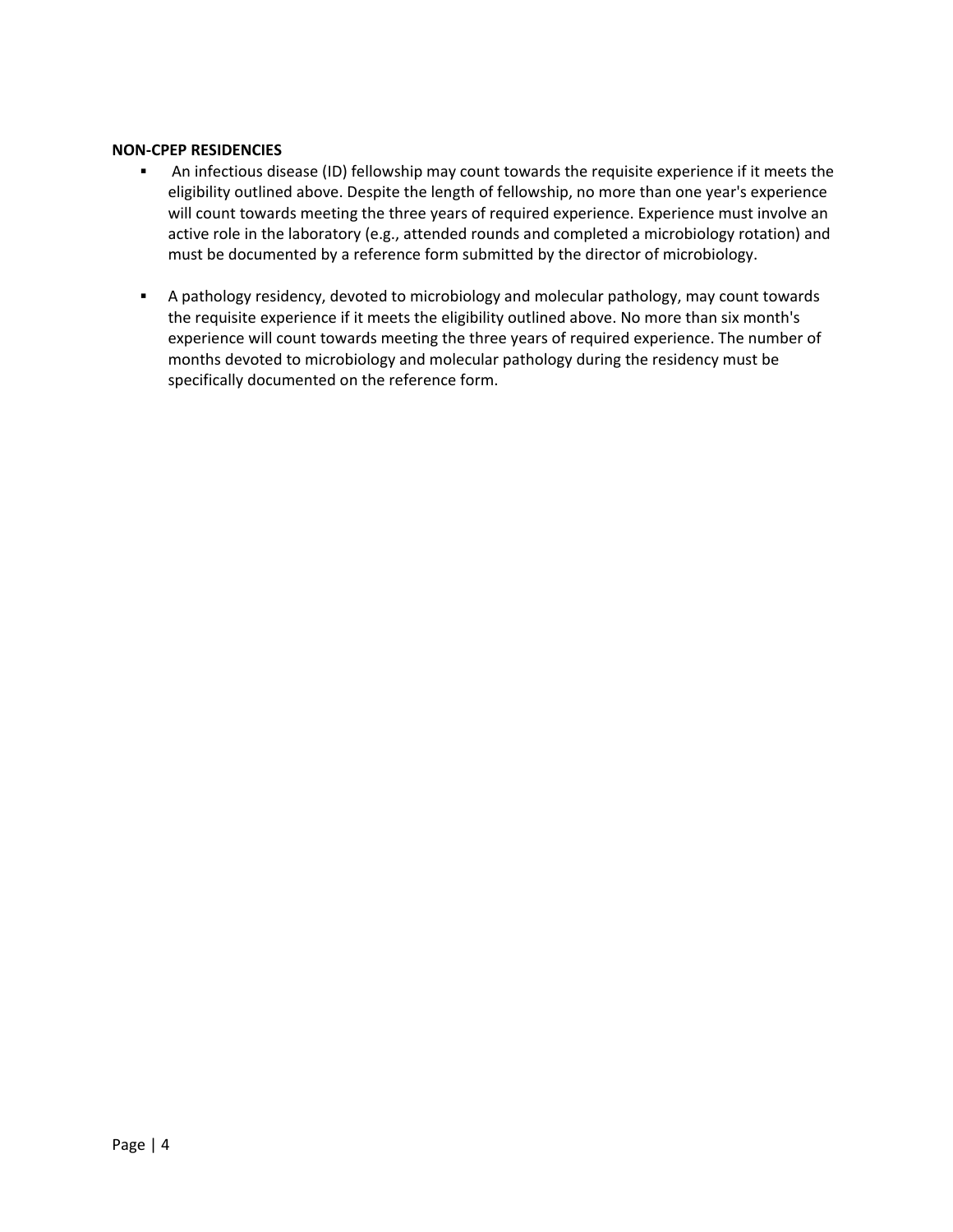## **Exam Information**

The ABMM exam is offered once a year in June, at [testing centers](http://www.kryteriononline.com/Locate-Test-Center) located around the world.

#### **OBJECTIVE**

To measure the applicant's knowledge in the four subject areas considered necessary for the effective practice of clinical and public health microbiology:

- 1. Directing Laboratory Testing Functions
- 2. Directing Laboratory Administrative Functions
- 3. Ensuring Safety and Security in the Laboratory
- 4. Consulting with Other Clinical and Public Health Microbiology Professionals

Responsibilities and roster of the Exam Development Subcommittees.

#### **EXAM FORMAT**

The computer-based exam consists of 200 multiple-choice questions with only one correct answer. Candidates can move forward and back through the questions while examining and are allowed six hours to complete the exam.

#### **ON EXAM DAY**

Please plan to arrive at the testing center no more than 15 minutes prior to your scheduled exam time. The check-in process should only take five minutes.

You must bring the following with you to the testing center:

- *Your Test Taker Authorization Code.* The proctor cannot launch the test without this code. This code will be included in the confirmation email you are sent when you register for the exam.
- *Two forms of identification, one must be a current, government-issued, photo ID such as:*
	- State-issued driver's license or identification card
	- **Passport**
	- **•** Military identification
	- National identification card
- The other can be a non-photo identification such as:
	- **Credit card**
	- Check cashing card
	- **Bank debit card**
	- Student ID from an accredited school
	- Both forms of identification can be a government-issued photo ID.

NOTE: Both forms of ID must show your name exactly as it appears in your Webassessor profile.

#### **RESPONSIBILITIES AND ROSTER OF SUBCOMMITTEES**

#### **ABMM Exam Development Subcommittee (EDS)**

The primary responsibility of the EDS is overseeing the development of all examination questions. The subcommittee--

• ensures accuracy of questions in the exam question pool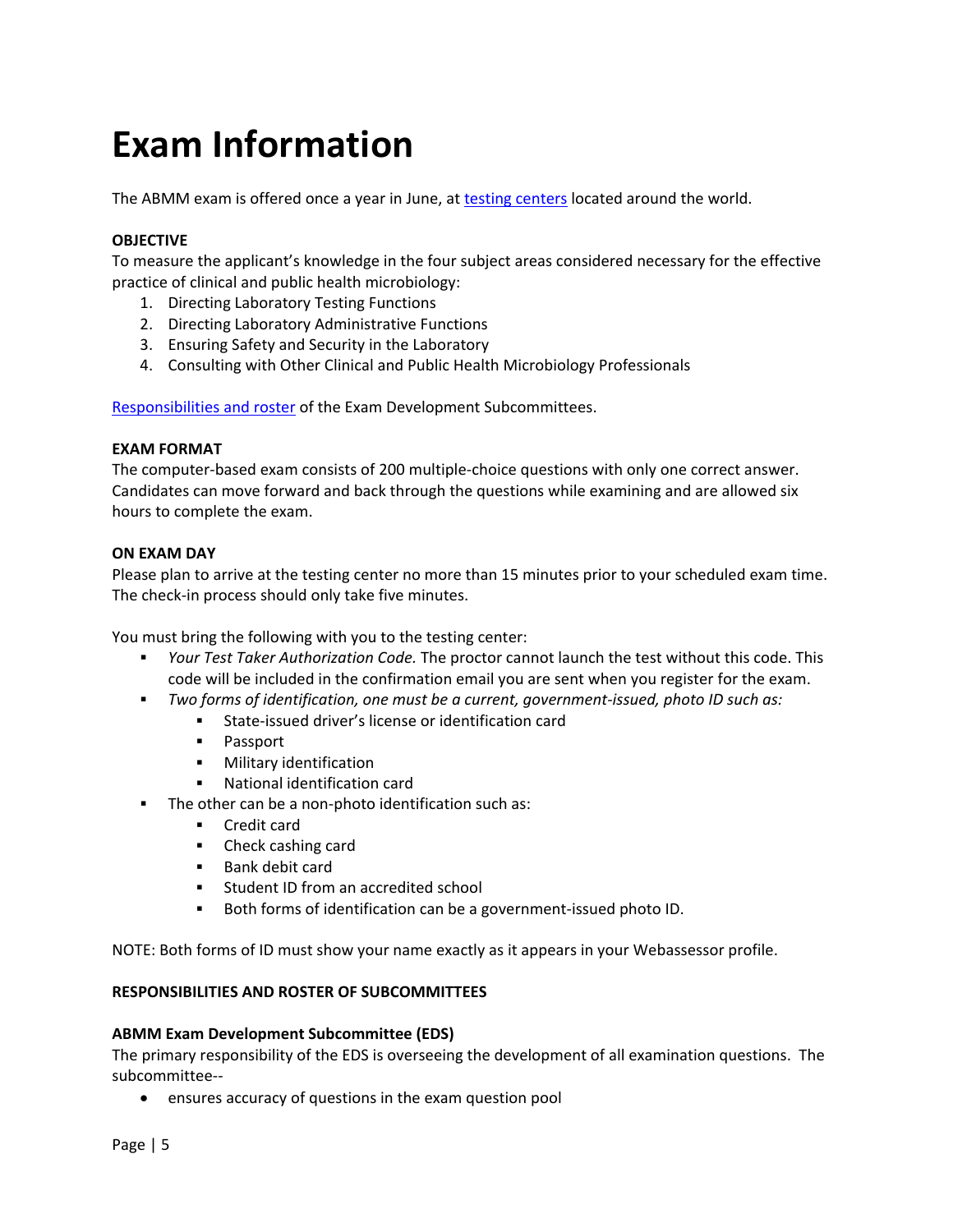- ensures there are a sufficient number of questions for each task
- ensures accuracy of documents available to examinees o[n http://www.asm.org/abmm](http://www.asm.org/abmm)
- reviews written examination questions
- reviews exam statistics and questions whose performance warrants review
- locates images as needed
- assigns writing tasks to Item Development Subcommittee members

In addition,

- EDS Chair coordinates review of exam questions
- EDS Chair, with the ABMM Board Chair and Vice Chair, reviews examination drafts and finalizes the exam. They also review written examination statistics and, when necessary, identify questions that should be removed from scoring.

Previous experience on the Item Development or Validation Subcommittees is preferred for new EDS members. A balance of gender, geographic location, and institution type (e.g., hospital, public health, reference, etc.) is sought when selecting members to add to the Subcommittee.

ABMM Diplomates who serve on EDS are Karissa D. Culbreath (Chair), Wade Aldous, J. Kristie Johnson, Sue C. Kehl, Margie A. Morgan, Melinda B. Nye, and Robert Tibbetts.

#### **ABMM Item Development Subcommittee (IDS)**

The ABMM IDS's primary responsibility is writing new exam questions. IDS members are typically recently certified Diplomates (within the past five years). Previous experience on the Validation Subcommittee is preferred. A balance of gender, geographic location, and institution type (e.g., hospital, public health, reference, etc.) is sought when selecting members to add to the Subcommittee.

ABMM Diplomates who serve on the IDS are Kendall A. Bryant, Blake Buchan, Sanchita Das, Mark Gonzalez, Brian Mochon, and Lars F. Westblade.

#### **ABMM Validation Subcommittee (VS)**

The ABMM VS is responsible for answering and commenting on examination questions.

New Validation Subcommittee members are recently certified Diplomates (within the past three years). A balance of gender, geographic location, and institution type (e.g., hospital, public health, reference, etc.) is sought when selecting members to add to the Subcommittee.

ABMM Diplomates who serve on the VS are Miguel Arroy-Cazurro, Allen Bateman, Rohit Chawla, Randal Fowler, Kurt Jerke, Brian Koeneman, Mark J. Lee, Rachel Liesman, Paul Luethy, Stephanie L. Mitchell, Chitra Pai, Mehul Panchal, Matthew Pettengill, Muhammad Rehan, Alessandro Rossi, Felix Roth, Salika Shakir, Kristen Smith, Christine Turenne, Tam Van, and Yun Ying.

#### **ABOUT THE EXAM QUESTIONS**

- Two types of questions are incorporated in the exam:
	- Questions designed to test the recall of basic knowledge, direct interpretation of data or simple synthesis of information.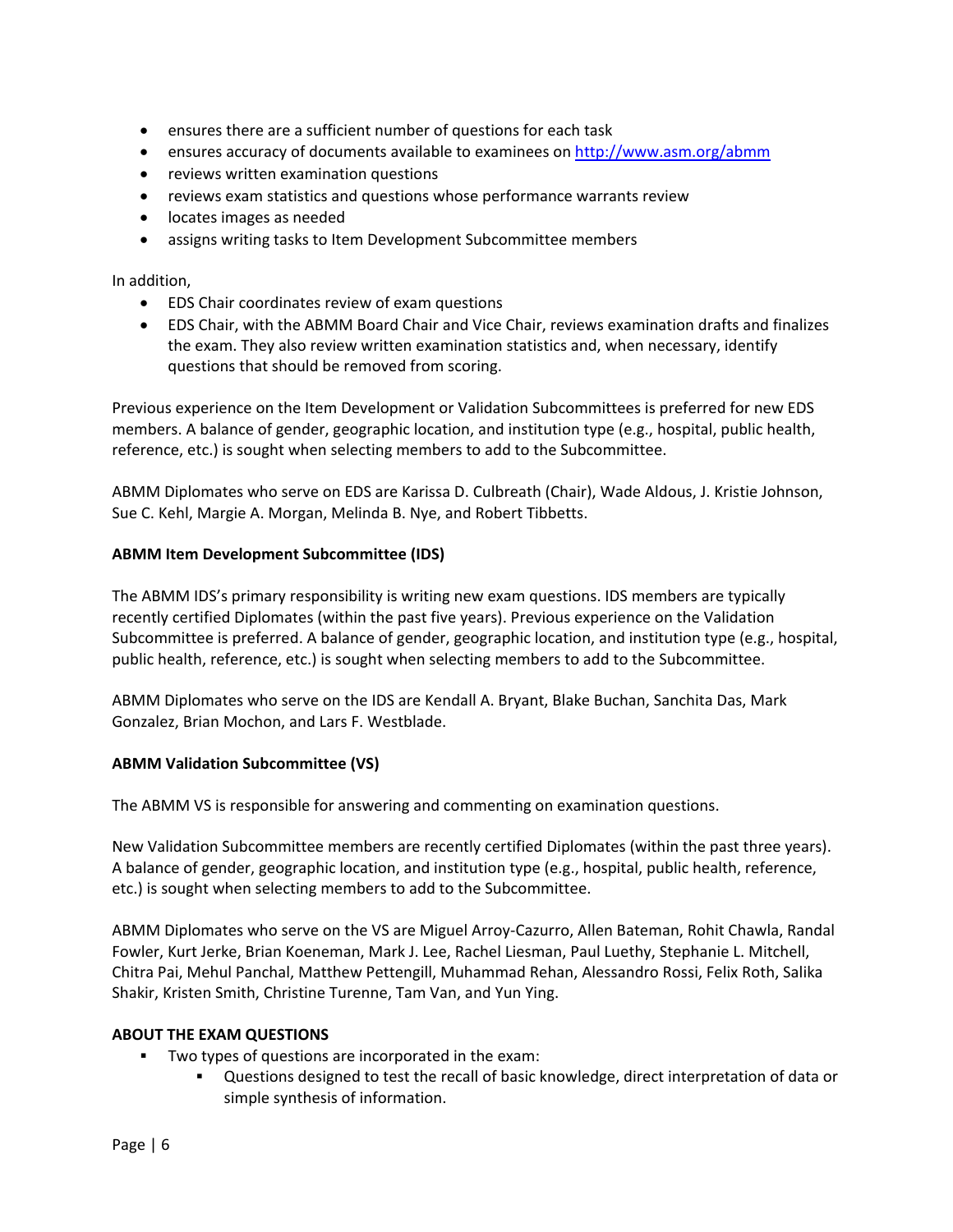- Questions that require a higher level of thought process, reasoning skills or interpretation of data to arrive at the correct answer.
- Any calculations needed on the exam will not require a calculator.
- Questions are reevaluated and updated annually. You should expect to see questions on technical advances or issues that occurred during the past year.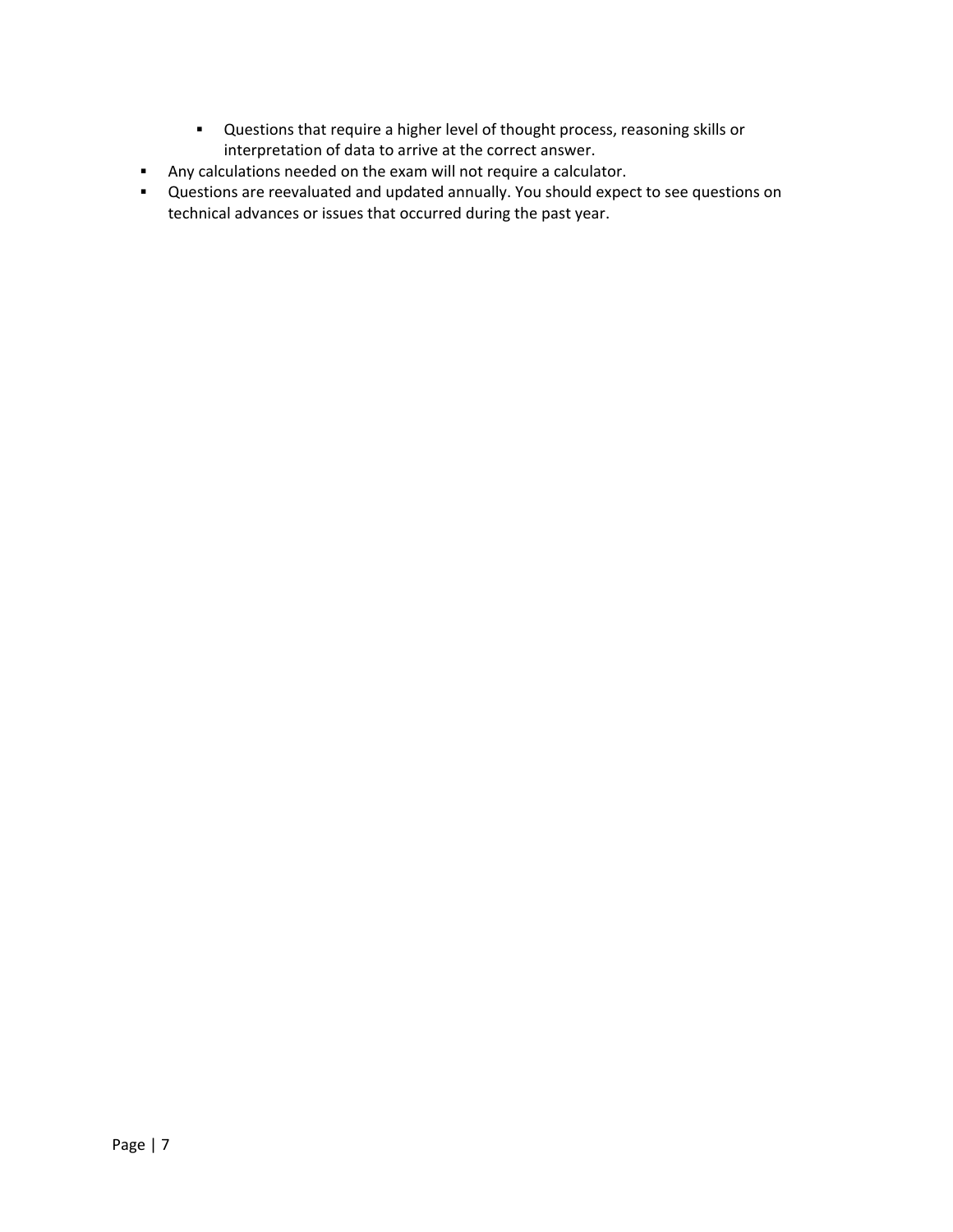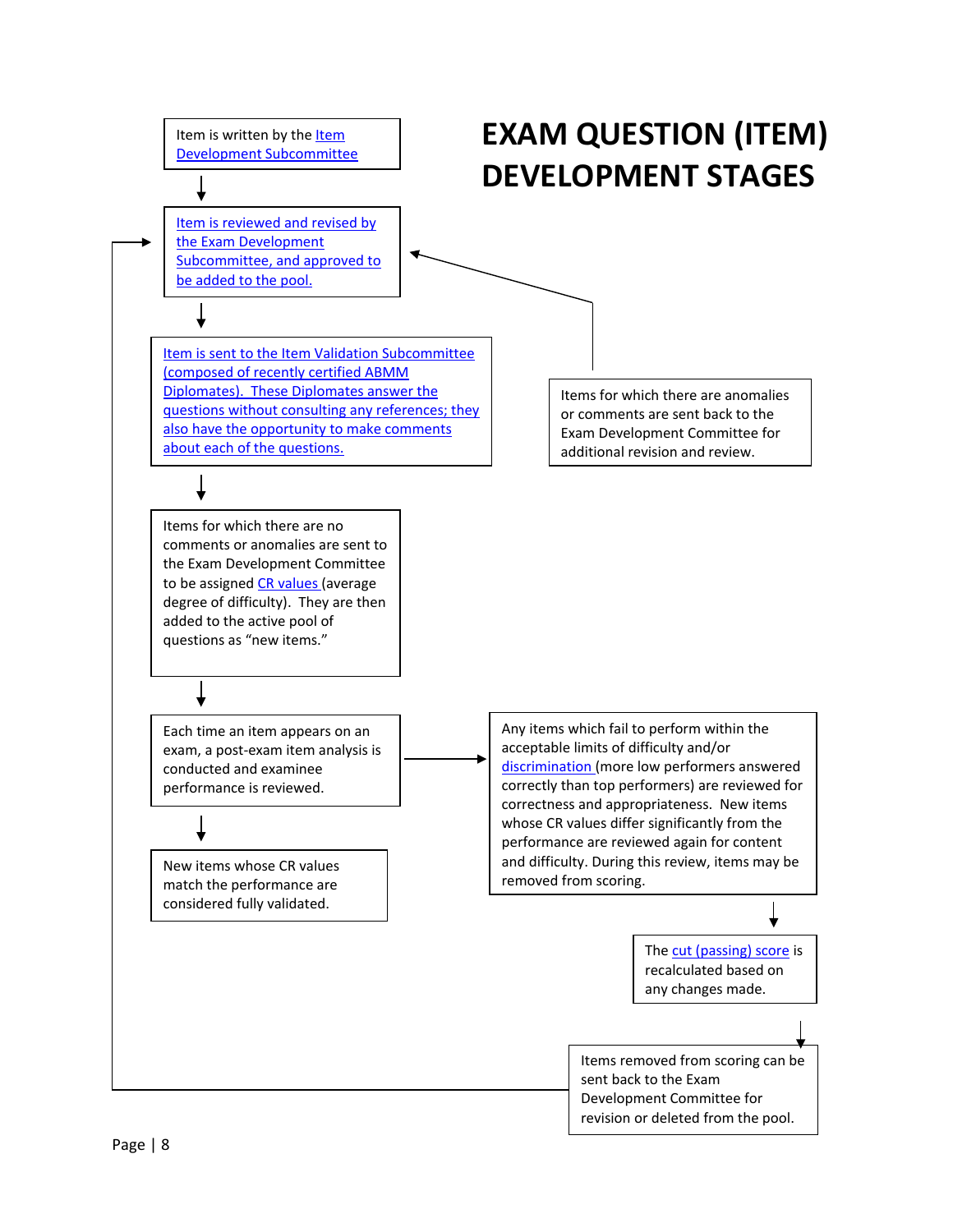#### **SCORING**

The ABMM uses a criterion-referenced scoring system.

You are not graded on a curve and do not compete against each other.

#### **CRITERION-REFERENCING**

The ABMM uses a criterion-referencing system (the modified Nedelsky method) to assign each item (question) a difficulty value. This value is determined by how difficult the Exam Development Committee perceives an item to be, which corresponds directly to the number of sophisticated distractors within the item.

Here is a simple example: Which body of the United States government has the power to declare war on another country?

- A. The Executive Branch (-1)
- B. The Congress (1)
- C. The Supreme Court (-2)
- D. The Federation of States (-2)

CR Value = 0.60; there is one sophisticated distractor.

|      | <b>KEY: Sophisticated Distractors</b>                                           |
|------|---------------------------------------------------------------------------------|
|      | <b>Correct answer</b>                                                           |
|      | This is the only correct answer.                                                |
| $-1$ | Sophisticated distractor                                                        |
|      | Examinees with some knowledge of the subject might choose this response.        |
| $-2$ | Non-sophisticated distractor                                                    |
|      | Examinees with minimum knowledge of the subject would not choose this response. |

| <b>KEY: CR Values</b> |                    |                                                  |  |  |
|-----------------------|--------------------|--------------------------------------------------|--|--|
| <b>Difficulty</b>     | # of Sophisticated |                                                  |  |  |
| Value                 | <b>Distractors</b> | <b>Expected Candidate Correct Response Rate*</b> |  |  |
| .90                   | O                  | approximately 90% (relatively easy question)     |  |  |
| .60                   |                    | approximately 60%                                |  |  |
| .45                   |                    | approximately 45%                                |  |  |
| .36                   |                    | approximately 36% (very difficult question)      |  |  |

*\* This is the expected candidate correct response rate for a group of minimally competent examinees (i.e., those with just enough knowledge to competently perform the job being assessed by the exam). Actual candidate response rates may differ, depending on the strength (or weakness) of the candidates in a given year.*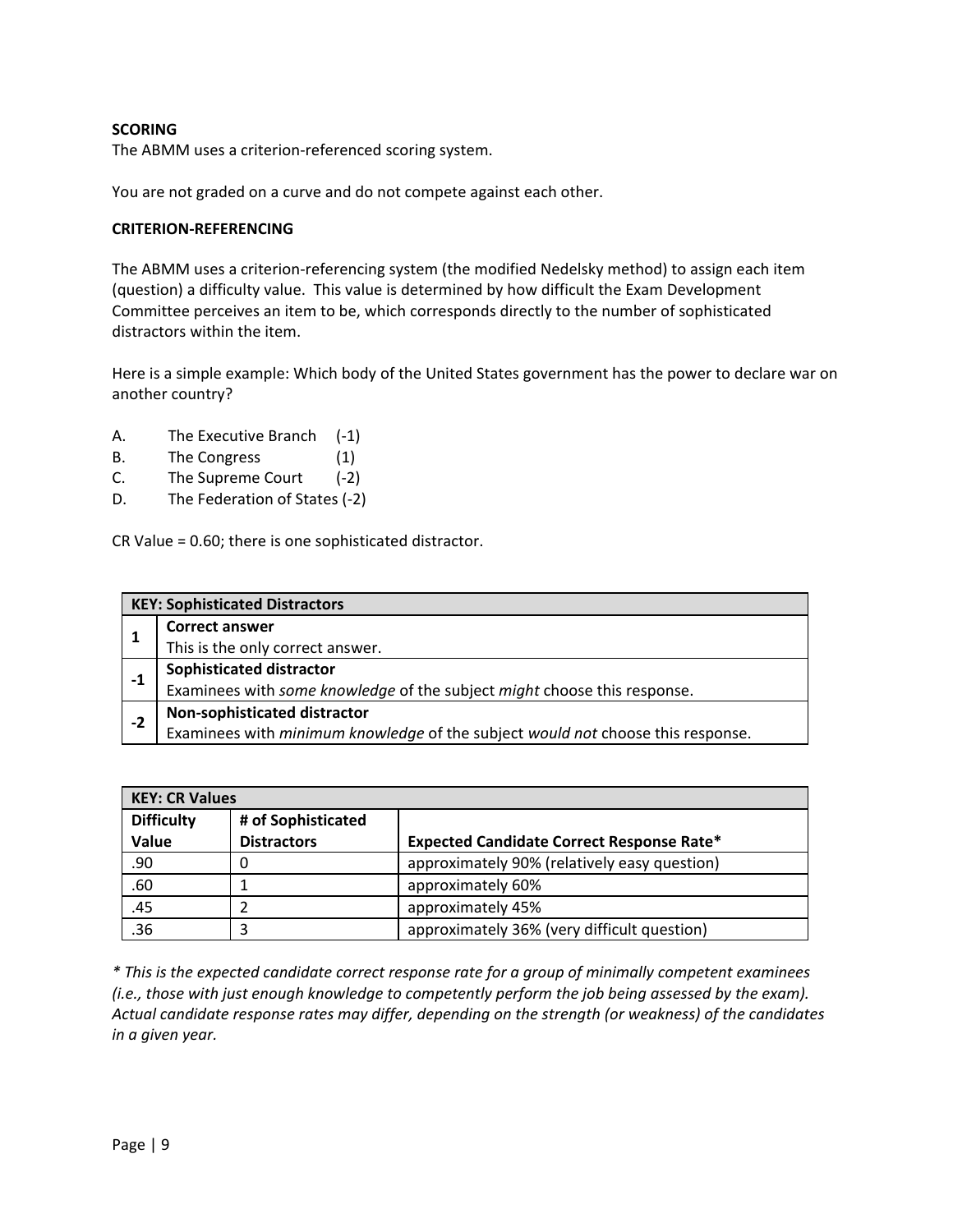#### **DISCRIMINATION**

Discrimination is a function of how the highest scoring examinees did in comparison to the lowest scoring examinees. This index can range from -1.00 (weak examinees significantly outperform strong examinees on the item) to +1.00 (strong examinees significantly outperform weak examinees on the item). In other words, a question's discrimination will be positive if the stronger examinees scored better on that item than the weaker examinees. The discrimination values are also applied to the distractors (i.e., incorrect answers).

Usually, positive discrimination above +0.20 for a correct answer, and low or negative discrimination (i.e., below +0.20) for the distractors, is a sign of a good item. An item showing a low or negative discrimination for the correct answer indicates that lower scorers on the exam scored almost as well or better on that item than the higher scorers did. Similarly, an item showing a positive discrimination for a distractor indicates that higher scorers on the exam were attracted to that distractor at a greater rate than the lower scorers. A discrimination value of zero (0.00) indicates that weak and strong examinees performed equally well.

#### **CUT (PASSING) SCORE**

The cut (pass/fail) score of an exam is directly related to the number of easy, medium, and hard questions appearing on that exam. For example, if all of the items on an exam have CR values of 0.90 (i.e., they are all easy questions), examinees will need to answer 90% of the items correctly to pass.

The ABMM uses an assessment software tool to generate exams each year. The software pulls questions from the pool that meet the exam's content requirements and the average degree of difficulty (which has been set at 0.70 since 1999). The average degree of difficulty ensures the rigor of the exam is consistent from year-to-year.

Following the administration of the exam, all items appearing on the exam are reviewed. Their performance is compared to their CR and discrimination values to assess which items have performed as expected and which items should be reviewed by the ABMM Chair, Vice-Chair, and Exam Development Chair.

In the case of items that do not perform as expected, the current year's performance statistics are compared to those of previous exams, if the data is available, to discern whether any discrepancies are due to an anomaly in examinee knowledge. If previous statistics are unavailable, the ABMM Chairs review items to ensure that they are not ambiguous or incorrect.

Items with content flaws are removed from scoring, and the cut score is calculated based on the average difficulty of the items remaining on the exam. The exam is not scored on a curve; each examinee's score is derived solely from the number of questions answered correctly.

#### **RESULTS**

Exam results are emailed by September 1 to the email address provided in your Webassessor profile. Please be sure to keep your contact information in your Webassessor profile updated to ensure you receive correspondence from the ABMM.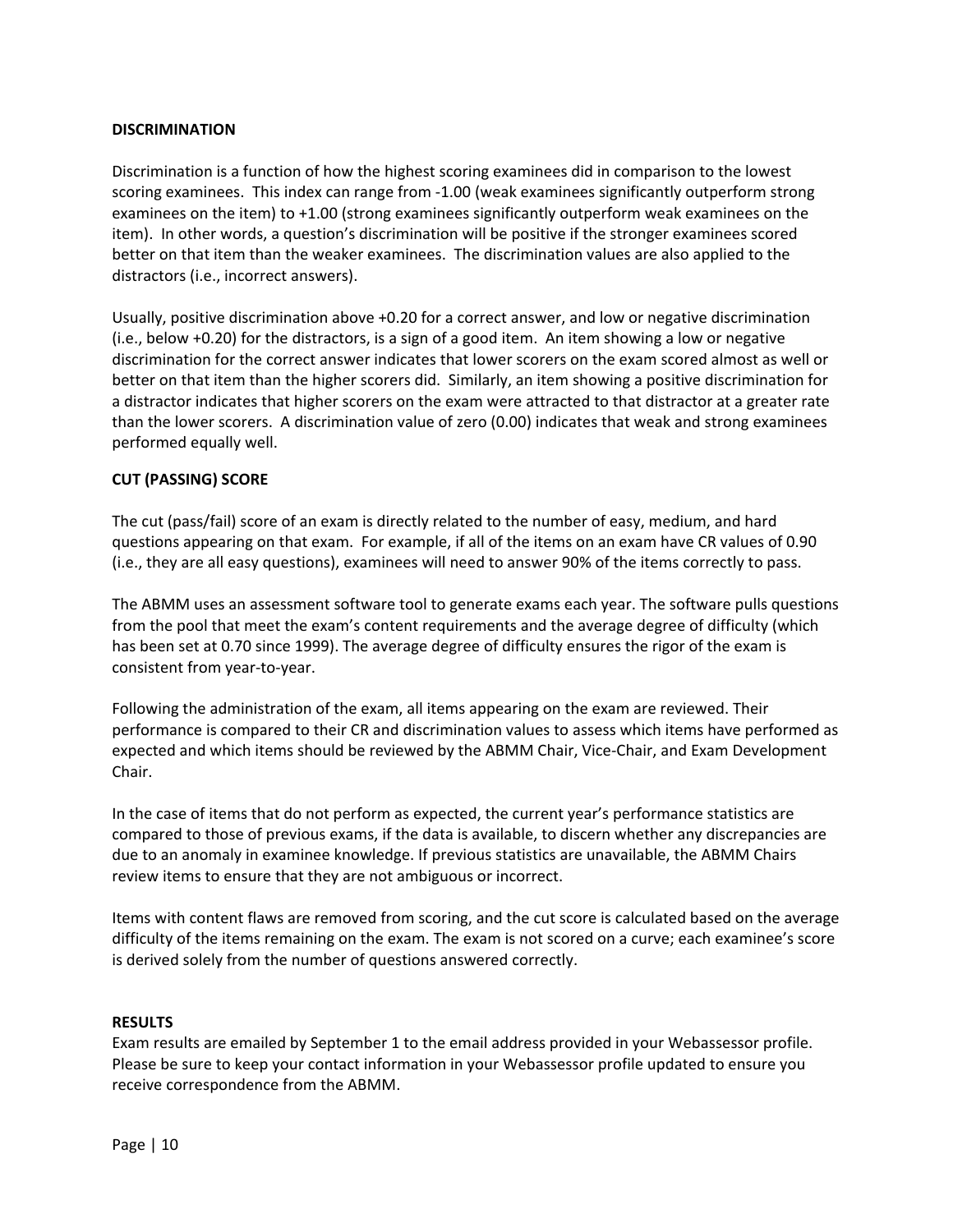#### **PASS RATE (2016 -2021 )**

|                                                          |                               | 2021            | 2020            | 2019        | 2018                    | 2017            | 2016            |
|----------------------------------------------------------|-------------------------------|-----------------|-----------------|-------------|-------------------------|-----------------|-----------------|
|                                                          | Number of Examinees           | 47              | 39              | 54          | 59                      | 70              | 74              |
|                                                          | Number Passing                | 24              | 24              | 35          | 31                      | 33              | 38              |
|                                                          | <b>Pass Rate</b>              | 51%             | 62%             | 65%         | 53%                     | 47%             | 51%             |
|                                                          |                               |                 |                 |             |                         |                 |                 |
|                                                          | 1st Time                      | 34              | 30              | 40          | 32                      | 40              | 47              |
|                                                          | <b>Number Passing</b>         | 24              | 23              | 31          | 24                      | 29              | 32              |
|                                                          | Pass rate                     | 71%             | 77%             | 78%         | 75%                     | 73%             | 68%             |
| 1st Time or<br>Examinee<br>Repeat                        | Repeat                        | 13              | 9               | 14          | 27                      | 30              | 27              |
|                                                          | Number Passing                | $\mathbf 0$     | 1               | 4           | $\overline{7}$          | 4               | 6               |
|                                                          | Pass rate                     | 0%              | 11%             | 29%         | 26%                     | 13%             | 22%             |
|                                                          | <b>CPEP</b>                   | 20              | 16              | 19          | 15                      | 19              | 22              |
|                                                          | Number Passing                | 18              | 15              | 18          | 14                      | 16              | 21              |
|                                                          | Pass rate                     | 90%             | 94%             | 95%         | 93%                     | 84%             | 95%             |
| CPEP Program<br>(At Any Point<br>Completed<br>in Career) | Non-CPEP                      | 27              | 23              | 35          | 44                      | 51              | 52              |
|                                                          | <b>Number Passing</b>         | $\,6$           | 9               | 17          | 17                      | 17              | 17              |
|                                                          | Pass rate                     | 22%             | 39%             | 49%         | 39%                     | 33%             | 33%             |
|                                                          | <b>Straight Out of CPEP</b>   | $\overline{18}$ | 16              | 17          | 14                      | 16              | 14              |
|                                                          | <b>Number Passing</b>         | 18              | 15              | 17          | 14                      | 16              | 14              |
|                                                          | Pass rate                     | 100%            | 94%             | 100%        | 100%                    | 100%            | 100%            |
|                                                          | <b>ACGME/RCPSC Fellowship</b> | 3               | 1               |             |                         |                 |                 |
|                                                          | <b>Number Passing</b>         | $\overline{2}$  | 1               |             |                         |                 |                 |
| Years                                                    | Pass rate                     | 67%             | 100%            |             |                         |                 |                 |
| Experience                                               | $3-9$                         | 15              | 17              | 26          | 25                      | 31              | 35              |
|                                                          | Number Passing                | 4               | $\overline{7}$  | 15          | 16                      | 18              | 19              |
|                                                          | Pass rate                     | 27%             | 41%             | 58%         | 64%                     | 58%             | 54%             |
|                                                          | $10+$                         | 11              | 5               | 11          | 24                      | 29              | $\overline{25}$ |
|                                                          | <b>Number Passing</b>         | $\mathbf 0$     | 1               | 3           | 6                       | 5               | 5               |
|                                                          | Pass rate                     | 0%              | 20%             | 27%         | 25%                     | 17%             | 20%             |
|                                                          | M.D.                          | $\overline{13}$ | 12              | 20          | $\overline{22}$         | 27              | $\overline{25}$ |
|                                                          | Number Passing                | $\mathsf 3$     | 5               | 11          | 12                      | 11              | 11              |
|                                                          | Pass rate                     | 23%             | 42%             | 55%         | 55%                     | 42%             | 44%             |
| Degree(s)                                                | Ph.D.                         | $\overline{31}$ | 24              | 33          | 33                      | $\overline{35}$ | $\overline{43}$ |
| Held                                                     | <b>Number Passing</b>         | 20              | 18              | 23          | 17                      | 18              | 24              |
|                                                          | Pass rate                     | 65%             | 75%             | 70%         | 52%                     | 51%             | 56%             |
|                                                          | M.D. & Ph.D.                  | 3               | 3               | $\mathbf 1$ | $\overline{\mathbf{4}}$ | 8               | 6               |
|                                                          | <b>Number Passing</b>         | 1               | $\mathbf{1}$    | 1           | $\overline{c}$          | $\overline{4}$  | 3               |
|                                                          | Pass rate                     | 33%             | 33%             | 100%        | 50%                     | 50%             | 50%             |
|                                                          | <b>US/Canada</b>              | 39              | $\overline{31}$ | 36          | 30                      | 36              | 43              |
| Where Most<br>Degree Was<br>Obtained                     | Number Passing                | 24              | 24              | 28          | 21                      | 24              | 29              |
| Recent                                                   | Pass rate                     | 62%             | 77%             | 78%         | 70%                     | 67%             | 67%             |
|                                                          | Other                         | 8               | 8               | 18          | 29                      | 34              | 31              |
|                                                          | <b>Number Passing</b>         | 0               | 0               | 7           | 10                      | 9               |                 |
|                                                          | Pass rate                     | 0%              | 0%              | 39%         | 34%                     | 26%             | 29%             |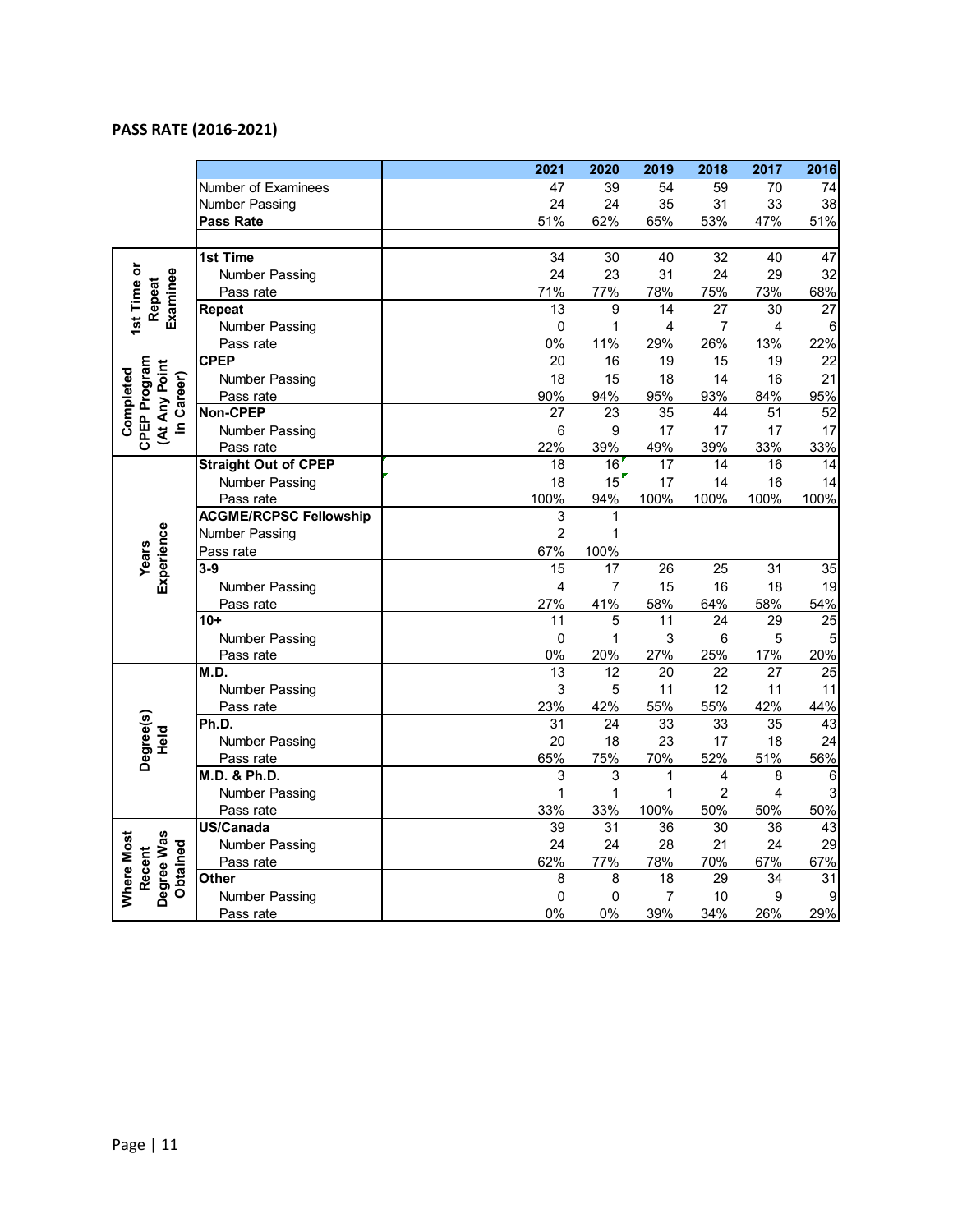# **FAQs**

#### **I used my email address as my login and now my email address has changed. How can I change my login to my new email address?**

You need to log in to your account and update the email address field with your current email address. Once you have done this, you will need to submit a request to [certification@asmusa.org](mailto:certification@asmusa.org) to change your login to match your new email address.

#### **What if my application is not approved?**

If your application is not approved, you will be informed of the reason and you will have 30 days to appeal the decision by having additional supporting materials (in the form of a transcript, educational evaluation, and/or an online reference form) submitted on your behalf. If your application is not approved on appeal, it will be withdrawn and you will need to submit a new application for your eligibility to be reevaluated.

#### **I applied previously, but my application was withdrawn. Do I have to resubmit all of my application materials to reapply?**

Transcripts are kept on file for seven years, however you must wait at least two years after your application was withdrawn in order to reapply. If you reapply within seven years of your application's withdrawal, you will not need to resubmit your transcripts and/or educational evaluation. A new application fee must be submitted; all other application materials do not need to be resubmitted.

**I created a Webassessor profile and paid the application fee through the ASMscience. Is there an actual application that I need to fill out to document my education and work experience?** No. Your educational background will be evaluated based on the transcripts/educational evaluation you submit and your work experience will be evaluated based on the online reference forms submitted on your behalf by your current or former immediate supervisor(s).

**Do I need to have my undergraduate or master's degree transcripts sent to the ABMM or evaluated?** No. You only need to have your doctoral degree transcript submitted to the ABMM if educated in the U.S. or Canada or obtain a U.S. degree equivalency statement for your doctoral degree if educated outside the U.S. or Canada.

**Does experience need to be gained within the United States in order to be considered for eligibility?** No, it does not matter where the experience is gained, as long as it meets the Board's requirements delineated on the Eligibility page.

#### **I am trying to register to take the exam, but the dates on the calendar are grayed out and I do not have the option to select an exam time.**

If all of the dates in a given month are grayed out, it means that testing center is not available. Check the availability of other testing centers in the area and, if none of them are available in the exam administration window, try expanding your testing center search to include testing centers that are further away. Additionally, you can submit a request to open the testing center in the exam administration window by sending an email to [certification@asmusa.org](mailto:certification@asmusa.org) (please include your desired testing center's name and location and your first, second, and third choices for an exam date in your request). While a request to open a testing center is being processed, examinees are encouraged to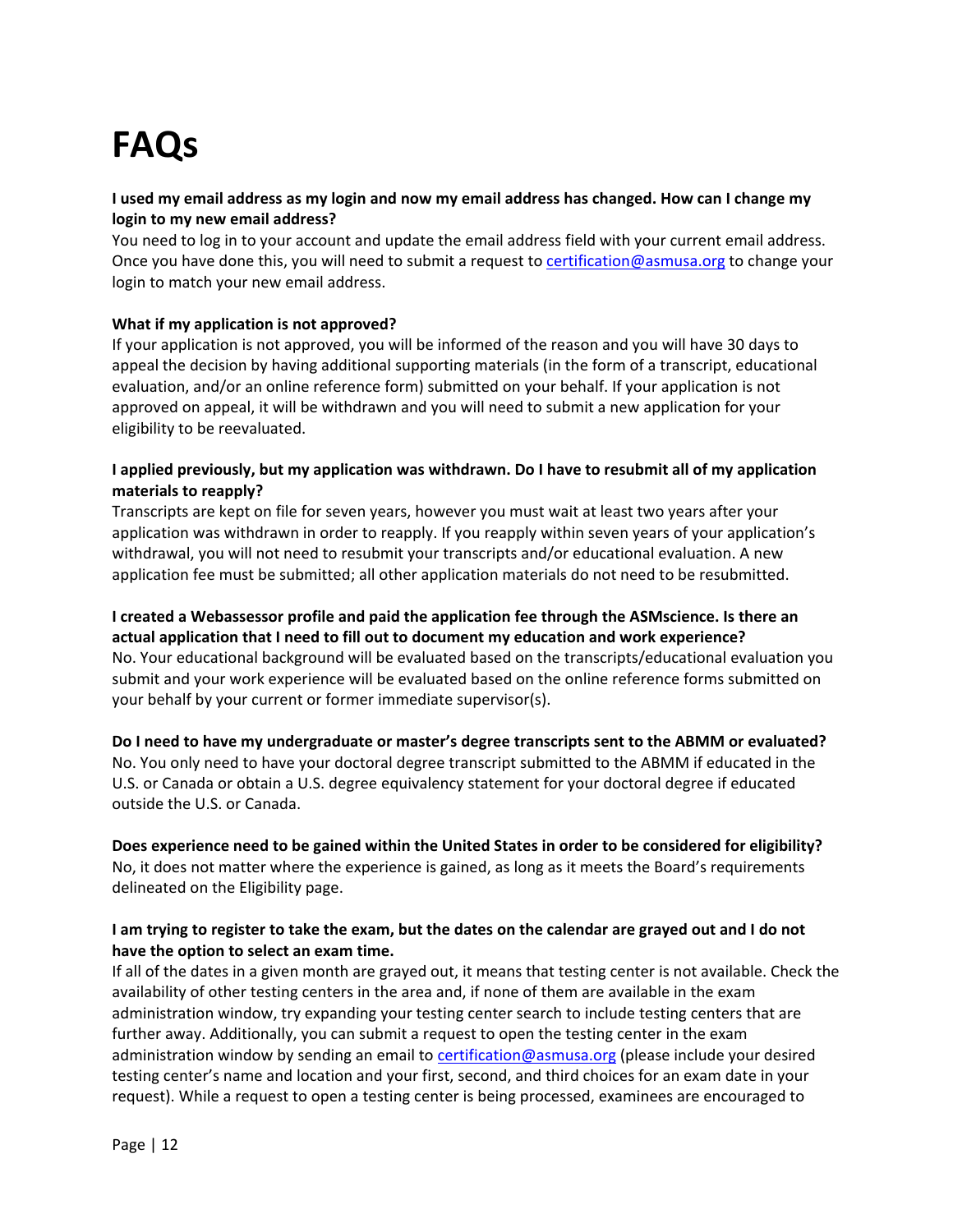schedule their exams at one of the other testing centers to ensure they are able to sit for the exam in the current year.

#### **What if my first choice of a testing center is not available?**

You can submit a request to take the exam at your first choice of a testing center and we will do our best to accommodate your request. In case your request cannot be accommodated, however, you are advised to schedule your exam at an alternate testing center to ensure you are able to sit for the exam in the current year.

#### **What if there aren't any testing centers in my area?**

If there is not a testing center close to you when it is time to register to take the exam, you will need to travel to the nearest testing center to take the exam.

#### **Can I reschedule my exam?**

Yes. As long as it is 72 hours before your scheduled exam time, you can reschedule your exam by logging into your Webassessor account, clicking on the Details link next to your scheduled exam and clicking on the "Reschedule" button. To reschedule an exam within 72 hours prior to your scheduled exam time, you must contact the ABMM office (at [certification@asmusa.org](mailto:certification@asmusa.org) or 202-942-9257). No refunds will be issued for exams rescheduled within 72 hours of the scheduled exam sitting, and rescheduling an exam within this time frame will result in your having to pay another exam registration fee.

#### **What if I need to cancel my exam registration once it has been scheduled?**

To cancel your exam, you must send an email notification of your intent to cancel to [certification@asmusa.org.](mailto:certification@asmusa.org) In order to be issued a \$350 refund for a cancellation, your request must be received by the ABMM at least five business days prior to your scheduled exam. No refunds will be issued for cancellations within this time frame.

#### **Besides my authorization code and two forms of identification, what else can I bring to the testing center?**

You will not be allowed to bring anything into the exam room with you except for your identification and authorization code. Any other personal items including, but not limited to, bags, purses, wallets, coats, jackets, hats, briefcases, books, mobile devices such as beepers, cellphones and smartphones, calculators, personal digital assistants (PDAs) and watches must be stored outside of the exam room. The testing centers have locked cabinets available to store personal items, should you decide to bring any of these items with you. Please be advised that the ABMM, Kryterion, Inc., and the testing center are not responsible for lost or stolen personal items that you bring with you to the testing center. Additionally, tobacco products, food, drinks and chewing gum are not allowed in the exam room.

Once you have entered the testing center, you will need to participate in their pre-exam inspection, including:

 Pocket Turn-Outs: You will be asked to turn-out your pockets (on jackets, jeans, slacks, etc.) to verify that your pockets are empty or do not contain any prohibited items.

Please note: Proctors have been given strict instructions not to make physical contact with you. Ideally, you should empty your pockets prior to entering the Testing Center.

 Eyewear Inspections: Due to technological advances, such as "Google Glass", external eyewear will be inspected by the proctor to ensure it is not technology-enabled.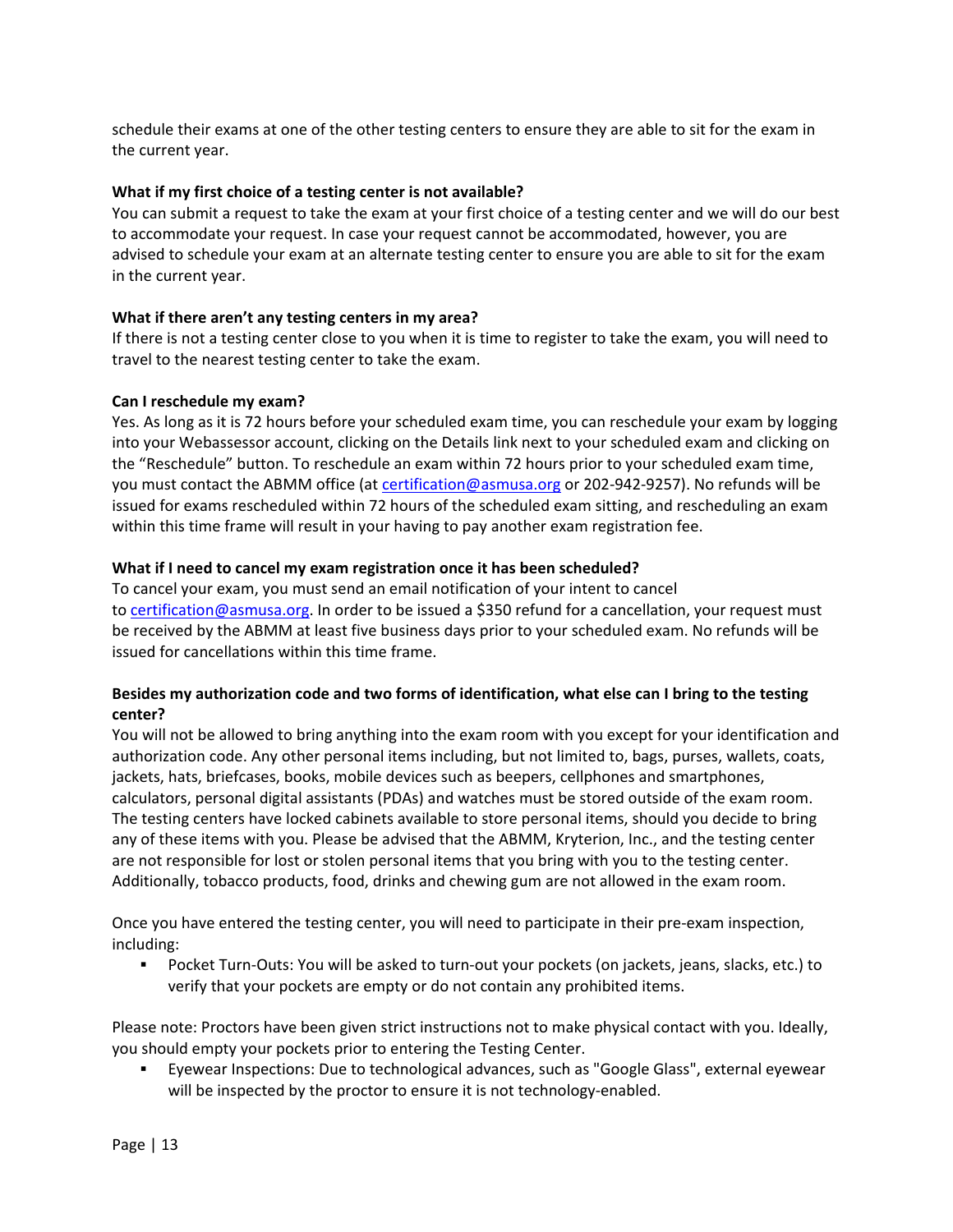You are not allowed to leave the testing facility during breaks.

#### **What if there is a power outage or other technical difficulties at my testing center?**

In the event of an unforeseen circumstance preventing the exam or interrupting the exam (for example, a power outage or loss of internet connectivity), the testing center and Kryterion will work diligently to resolve the problem as quickly as possible. If necessary, your exam can be rescheduled for another date in the exam administration window, or at another testing center: you will have the time remaining (out of a total of six and a half hours) to complete the exam. Please note, however, that if this happens toward the end of an exam administration window, it may not be possible to reschedule your exam in the current exam window. If this happens, your exam will need to be rescheduled for the next year's exam window and a new exam will be administered to you at that time. As such, you are advised to schedule your exam as early as possible in the exam administration window.

Kryterion, Inc. (the company that runs Webassessor) has security and back-up measures in place to ensure that examinees' answers are recorded accurately and that examinees are given the full time allowed to complete the exam. Answers are transmitted and recorded individually by Kryterion each time you hit the Next button on your exam. As such, if something happens in the middle of the exam to prevent your completion of the exam on that day, your answers will not be lost. Additionally, Kryterion will keep track of how much time is remaining in your exam session. When your exam is re-launched, the last question you were answering when your exam was interrupted will appear, as will the exam timer showing the time remaining in your session.

#### **What if I do not pass the exam?**

Applicants have three exam attempts from their approval date to pass the exam. This means that if you do not pass the exam the first time you take it, you can take the exam up to two more times within the next two years. You must pay the exam registration fee of \$400 each time you register to take the exam. If you fail three times, you will need to wait two years before reapplying. After the two year break, you must reapply by submitting a new application. You must pay the application fee for approval. Once approved, you may examine one last time. If you do not pass, you are no longer eligible to apply to the ABMM.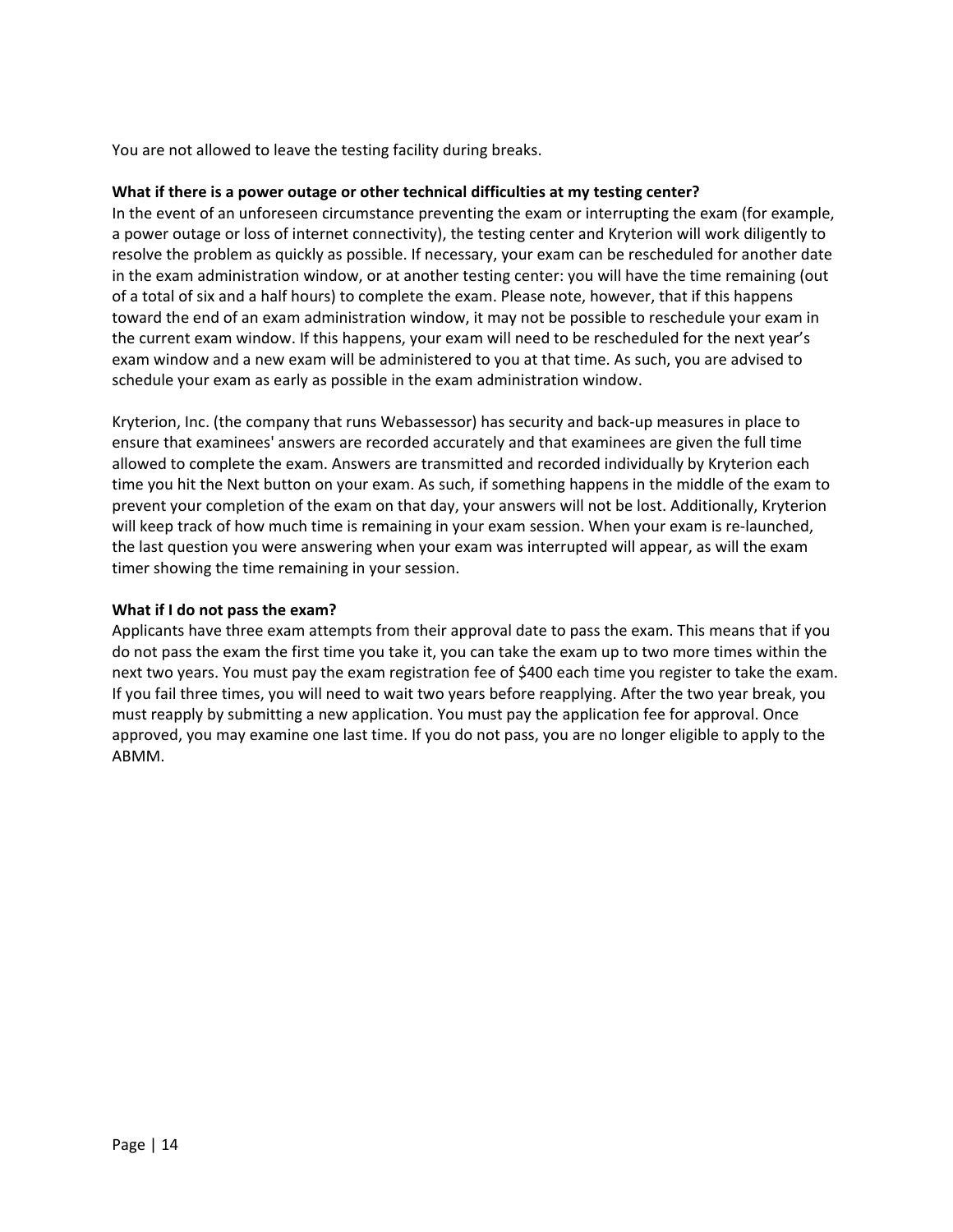## **Preparing for the Exam**

#### **STUDY SUGGESTIONS**

Past examinees have identified the following activities as beneficial for examination preparation. These activities are NOT meant to be comprehensive guides to the examination and are not endorsed by the ABMM.

- Studying medical microbiology textbooks and reference manuals such as those listed in the "Suggested References" list below.
- Reviewing medical microbiology case studies and reports from various sources (journals, textbooks, and Web sites.
- Reviewing the Morbidity and Mortality Weekly Report (MMWR).
- Reviewing websites such as [http://www.cdc.gov](http://www.cdc.gov/) (for information about infectious diseases, immunizations, and susceptibility testing)[, http://www.clsi.org/,](http://www.clsi.org/) and [https://emedicine.medscape.com/infectious\\_diseases.](https://emedicine.medscape.com/infectious_diseases)

#### **SUGGESTED RESOURCES**

The following references are NOT meant to be comprehensive guides to the examination but have been suggested by the ABMM.

- Centers for Medicare and Medicaid Services. Clinical Laboratory Improvement Amendments (CLIA). (available at: [https://www.cms.gov/Regulations-and-Guidance/Legislation/CLIA/index.html\)](https://www.cms.gov/Regulations-and-Guidance/Legislation/CLIA/index.html)
- Centers for Disease Control and Prevention. DPDx Laboratory Identification of Parasites of Public Health Concern. (available at: [https://www.cdc.gov/dpdx/index.html\)](https://www.cdc.gov/dpdx/index.html)
- Chosewood, L.C., and D. E. Wilson (ed.). 2008. Biosafety in Microbiological and Biomedical Laboratories, 5th ed. U.S. Department of Health and Human Services, Centers for Disease Control and Prevention, and National Institutes of Health. U.S. Government Printing Office, Washington, D.C. (available at: [http://www.cdc.gov/biosafety/publications/bmbl5/index.htm\)](http://www.cdc.gov/biosafety/publications/bmbl5/index.htm)

Clinical and Laboratory Standards Institute. QMS04 (Laboratory Design), M100 (Performance Standards for Antimicrobial Susceptibility Testing) and M60 (Performance Standards for Antifungal Susceptibility Testing of Yeasts). CLSI, Wayne, PA. (available at: [http://www.clsi.org\)](http://www.clsi.org/)

Garcia, L.S. (ed.). 2014. Clinical Laboratory Management, 2nd ed. ASM Press, Washington, D.C.

- Heymann, D.L. (ed.). 2014. Control of Communicable Diseases Manual, 20th ed. American Public Health Association, Washington, D.C.
- Procop, G.W. et al. 2017. Koneman's Color Atlas and Textbook of Diagnostic Microbiology, 7th ed. Lippincott Williams & Wilkins, Philadelphia, PA.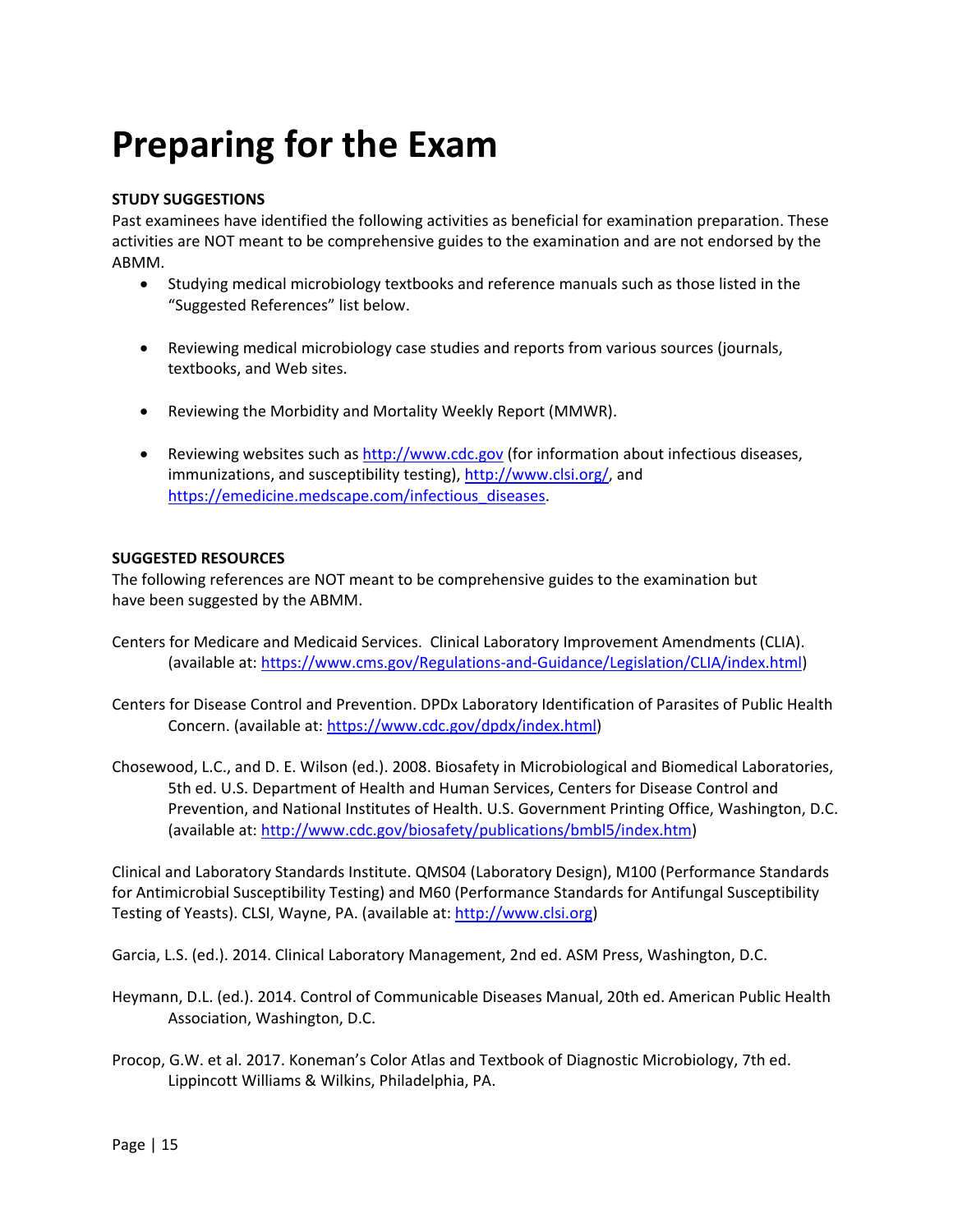- Walsh, T.J., R.T. Hayden and D.H. Larone. 2018. Larone's Medically Important Fungi: A Guide to Identification, 6th ed. ASM Press, Washington, D.C.
- Miller, J. M. et al (ed.). 2012. Guidelines for Safe Work Practices in Human and Animal Medical Diagnostic Laboratories: Recommendations of a CDC-convened, Biosafety Blue Ribbon Panel. MMWR Suppl. 61(01):1-101. CDC, Atlanta, GA. (available at: [http://www.cdc.gov/mmwr/preview/mmwrhtml/su6101a1.htm\)](http://www.cdc.gov/mmwr/preview/mmwrhtml/su6101a1.htm)
- Kimberlin, D.W. et al (ed.). 2018. Red Book: Report of the Committee on Infectious Diseases, 31st ed. American Academy of Pediatrics, Elk Grove Village, Ill. (available at: [http://aapredbook.aappublications.org\)](http://aapredbook.aappublications.org/)
- Carroll K.C., M.A. Pfaller, M. L. Landry, A.J. McAdam, R. Patel, S.S. Richter and D. W. Warnock (ed.). 2019. Manual of Clinical Microbiology, 12th ed. ASM Press, Washington, D.C.
- Detrick, B., J.L. Schmitz and R.G. Hamilton (ed.). 2016. Manual of Molecular and Clinical Laboratory Immunology 8th ed. ASM Press, Washington, D.C.
- Ash, L.R. and T.C. Orihel (ed.). 2007. Ash and Orihel's Atlas of Human Parasitology, 5th ed. ASCP Press, Chicago, IL.

Microbiology Board Review Course. A one-day workshop held at the ASM Microbe meeting. <https://asm.org/Events/ASM-Microbe/Home>

College of American Pathologists (CAP) Accreditation Checklist (Microbiology sections). <https://www.cap.org/laboratory-improvement/accreditation/accreditation-checklists>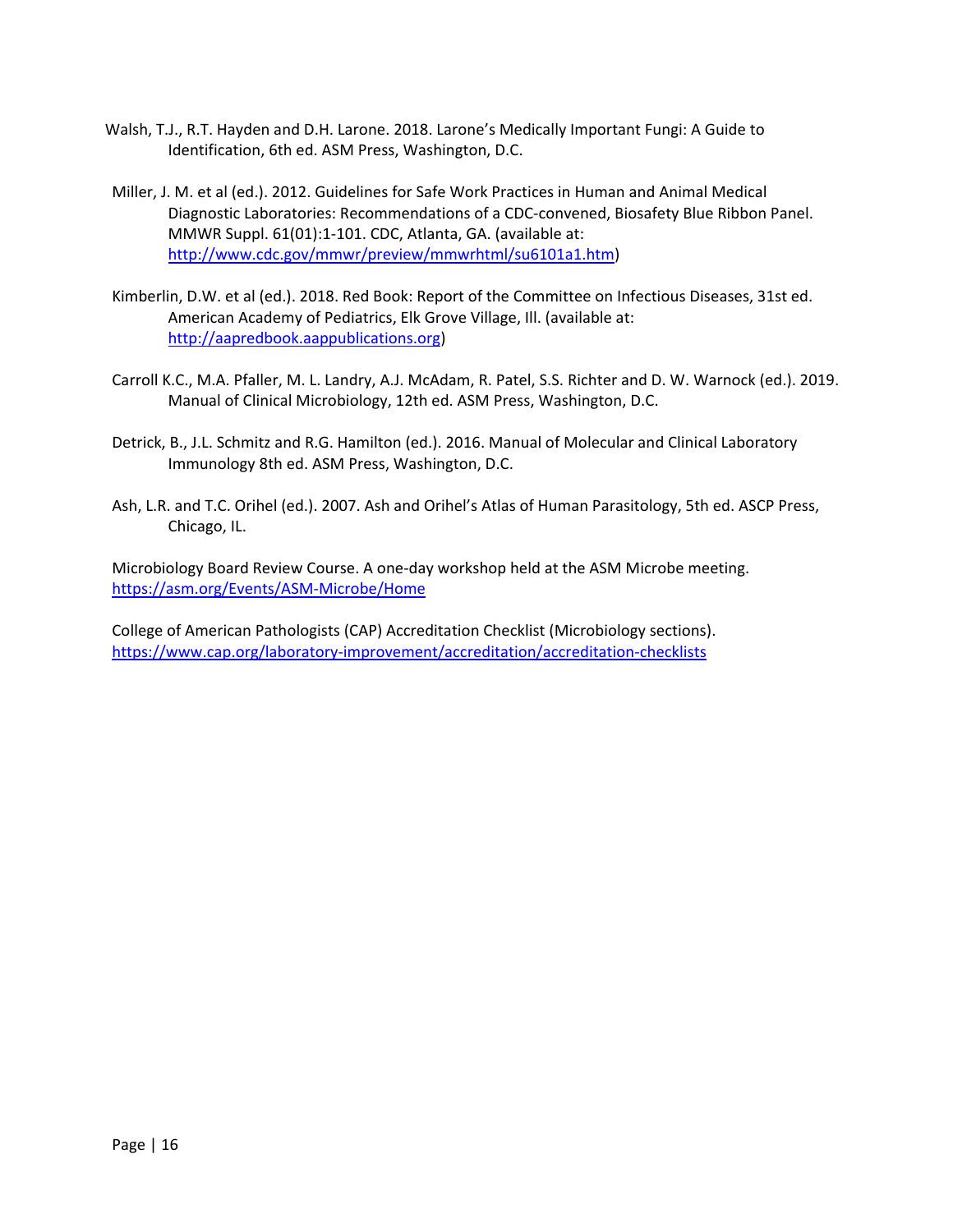#### **EXAM CONTENT: UPDATED JANUARY 2019**

A list of the topics tested on the exam is provided below. Questions are classified first by domain, then category, and then task. The tasks should be used as a guideline for questions that may appear on the exam.

|               |                                                                | % of<br>questions<br>on exam | % of questions in each category |                |    |      |      |      |                         |
|---------------|----------------------------------------------------------------|------------------------------|---------------------------------|----------------|----|------|------|------|-------------------------|
| <b>Domain</b> |                                                                |                              | 1                               | $\overline{2}$ | 3  | 4    | 5    | 6    | $\overline{\mathbf{z}}$ |
| I.            | Directing Laboratory<br><b>Testing Functions</b>               | 44.5%                        | 12%                             | 10%            | 9% | 9.5% | 4%   |      |                         |
| II.           | <b>Directing Laboratory</b><br><b>Administrative Functions</b> | 19%                          | 5%                              | 1%             | 2% | 4.5% | 1.5% | 2.5% | 2.5%                    |
| Ш.            | <b>Ensuring Safety and</b><br>Security in the Laboratory       | 11.5%                        | 9%                              | 2.5%           |    |      |      |      |                         |
| IV.           | Consulting with Other<br><b>Medical Professionals</b>          | 25%                          | 14.5%                           | 4%             | 3% | 3.5% |      |      |                         |
| <b>Total</b>  |                                                                | 100%                         |                                 |                |    |      |      |      |                         |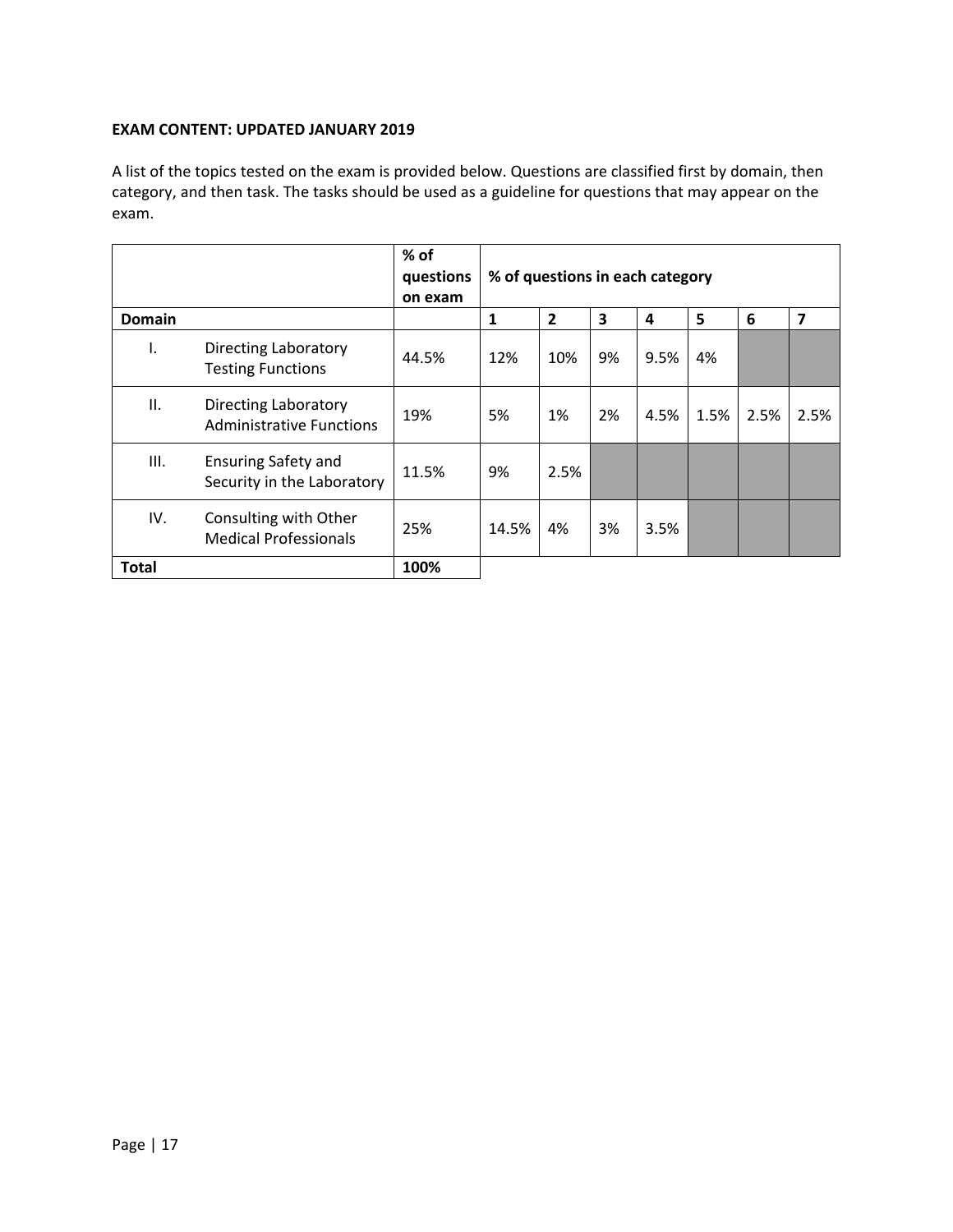#### **Domain I. Directing Laboratory Testing Functions (44.5% of exam)**

#### **Category 1. Up-to-date practices (standards, evolving technologies, and emerging infectious diseases) (12%)**

Troubleshoot laboratory processes

Consult sources of relevant literature/review and critically analyze published studies/data, and consult sources of current professional practices and procedures (e.g., MCM, CLSI, CAP Checklist, ClinMicroNet, IDSA, JCM, etc.)

Determine appropriate methods for microorganism detection, identification, and AST

Revise SOP (standard operating procedure) and assess current operations

Monitor regulatory aspects of receiving/shipping samples

Identify issues surrounding the management of high-density information

Match organisms associated with emerging infectious diseases

#### **Category 2. Test protocols (development, assessment and implementation - including evidence based testing methods) (10%)**

Interpret patient test and control data used in test development

Assess evidence basis for test validity

Review and critically compare published studies/data regarding test methods

Describe accepted microbiology testing practices

Implement good manufacturing practices (GMP) in the context of LDTs

Calculate sensitivity, specificity, positive and negative predictive values, agreement, accuracy

Identify CLIA/CAP requirements for FDA approved and non-approved tests including POCT tests

Develop and perform verification studies

**Category 3. Test menu (population, costs, logistics) (9%)**

Determine infectious disease prevalence and risk factors in a population

Determine positive and negative predictive values based on a given population prevalence

Determine the demographics of population served

Assess test cost-effectiveness per actionable outcome

Determine appropriate test procedure, test complexity, and time required to perform the test

Assess critical nature of the test

Assess specimen processing and test performance logistics

Recognize situational logistics that affect point of care testing

**Category 4. Test Quality Control (9.5%)**

Recognize events that trigger corrective action, determine a corrective action, and monitor the effectiveness of the action

Recognize acceptable values and appropriate controls for a test

Perform root cause analysis for the cause of quality control failure

Recognize types of errors that may occur

Perform analysis and determine action thresholds for unusual results patterns or trends

**Category 5. Critical results (identification and communication) (4%)**

Recognize normal and abnormal values for test results

Identify regulations regarding critical value notification

Establish and monitor protocols for caregiver notification of critical results

Assure compliance with regulations regarding notifiable diseases and other public health agency communication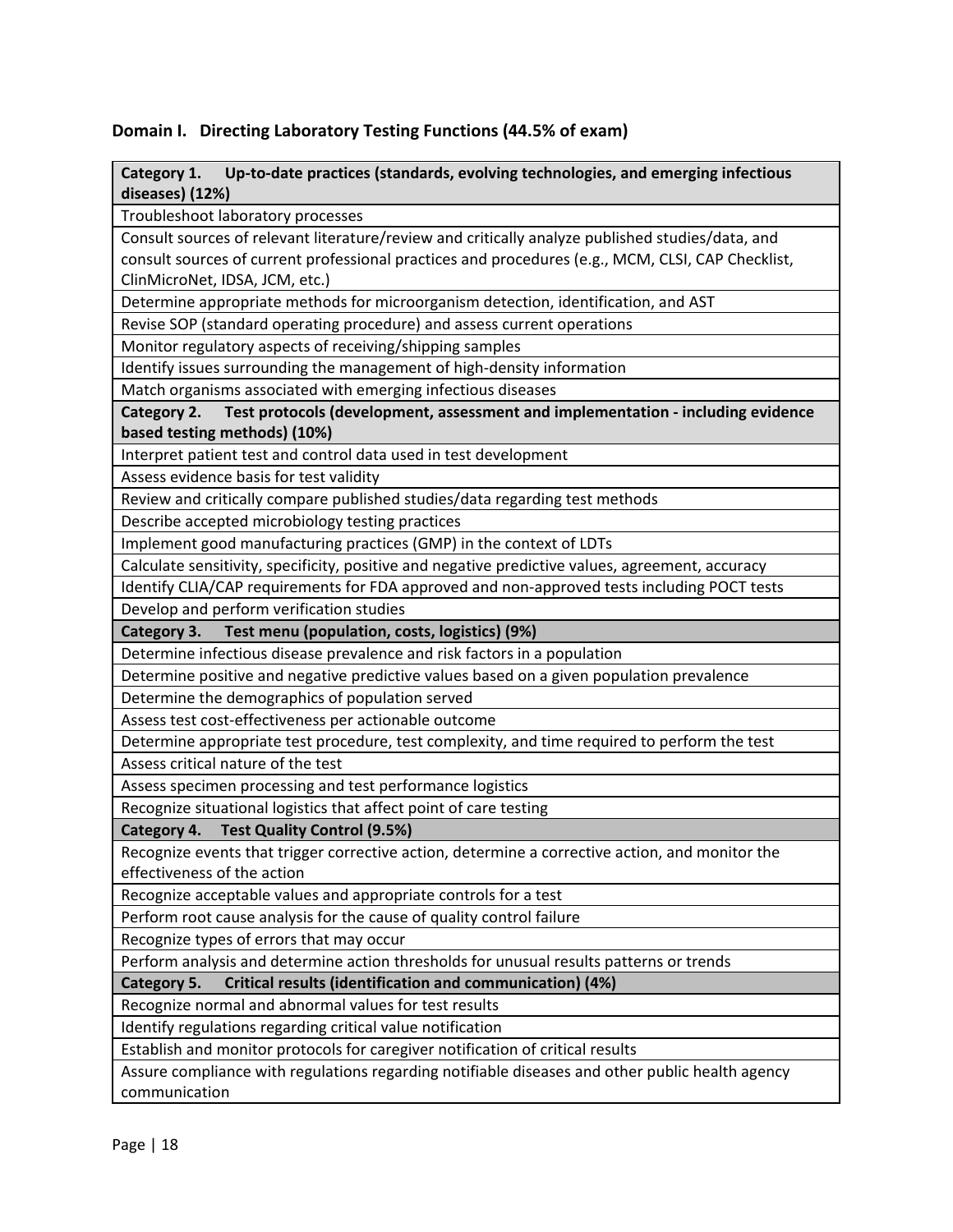### **Domain II. Directing Laboratory Administrative Functions (19% of exam)**

| Personnel (assessment, development, and management) (5%)<br>Category 1.                              |  |  |  |  |  |
|------------------------------------------------------------------------------------------------------|--|--|--|--|--|
| Correlate workload and staffing levels                                                               |  |  |  |  |  |
| Identify basic human resources management principles and regulations                                 |  |  |  |  |  |
| Implement and assess effectiveness of continuing education program; assure compliance with           |  |  |  |  |  |
| regulatory requirements                                                                              |  |  |  |  |  |
| Develop goals and expectations for personnel reviews                                                 |  |  |  |  |  |
| Outline and assess the skill level and productivity of staff                                         |  |  |  |  |  |
| Implement and assess staff training and competency program plan                                      |  |  |  |  |  |
| Facility needs (assessment and design) (1%)<br>Category 2.                                           |  |  |  |  |  |
| Design efficient work flow                                                                           |  |  |  |  |  |
| Determine facilities requirements                                                                    |  |  |  |  |  |
| <b>Equipment and supplies (2%)</b><br>Category 3.                                                    |  |  |  |  |  |
| Evaluate performance of equipment                                                                    |  |  |  |  |  |
| Arrange equipment requirements to match test menu                                                    |  |  |  |  |  |
| Evaluate support requirements for equipment                                                          |  |  |  |  |  |
| Assess legal, regulatory, and business considerations for equipment purchase/leasing/maintenance,    |  |  |  |  |  |
| etc.                                                                                                 |  |  |  |  |  |
| Category 4.<br>Finances (budgets, forecasts, revenues, and expenses) (9%)                            |  |  |  |  |  |
| Assess emerging technologies/trends and potential impact on future costs                             |  |  |  |  |  |
| Calculate return on investment for a test                                                            |  |  |  |  |  |
| Perform test cost analysis using basic accounting principles                                         |  |  |  |  |  |
| Interpret and assess financial reports                                                               |  |  |  |  |  |
| Assess laboratory capacity to absorb new work, including equipment/supplies options                  |  |  |  |  |  |
| Market opportunities (1.0%)<br>Category 5.                                                           |  |  |  |  |  |
| Identify potential market opportunities given the patient population and physician demand, including |  |  |  |  |  |
| interaction with customer groups to establish needs                                                  |  |  |  |  |  |
| Assess the stakeholder needs                                                                         |  |  |  |  |  |
| Category 6.<br><b>Quality Management Systems (2.5%)</b>                                              |  |  |  |  |  |
| Develop and ensure compliance with document control procedures                                       |  |  |  |  |  |
| Perform Root Cause Analysis                                                                          |  |  |  |  |  |
| Recognize types of errors that may occur, acceptable error rate and analysis of trends               |  |  |  |  |  |
| Consult data sources, analyze data and generate reports                                              |  |  |  |  |  |
| Proficiency testing program (2.5%)<br>Category 7.                                                    |  |  |  |  |  |
| Institute and assure appropriate proficiency testing program                                         |  |  |  |  |  |
| Investigate failures and determine corrective actions                                                |  |  |  |  |  |
| Set up internal (alternative) proficiency testing program                                            |  |  |  |  |  |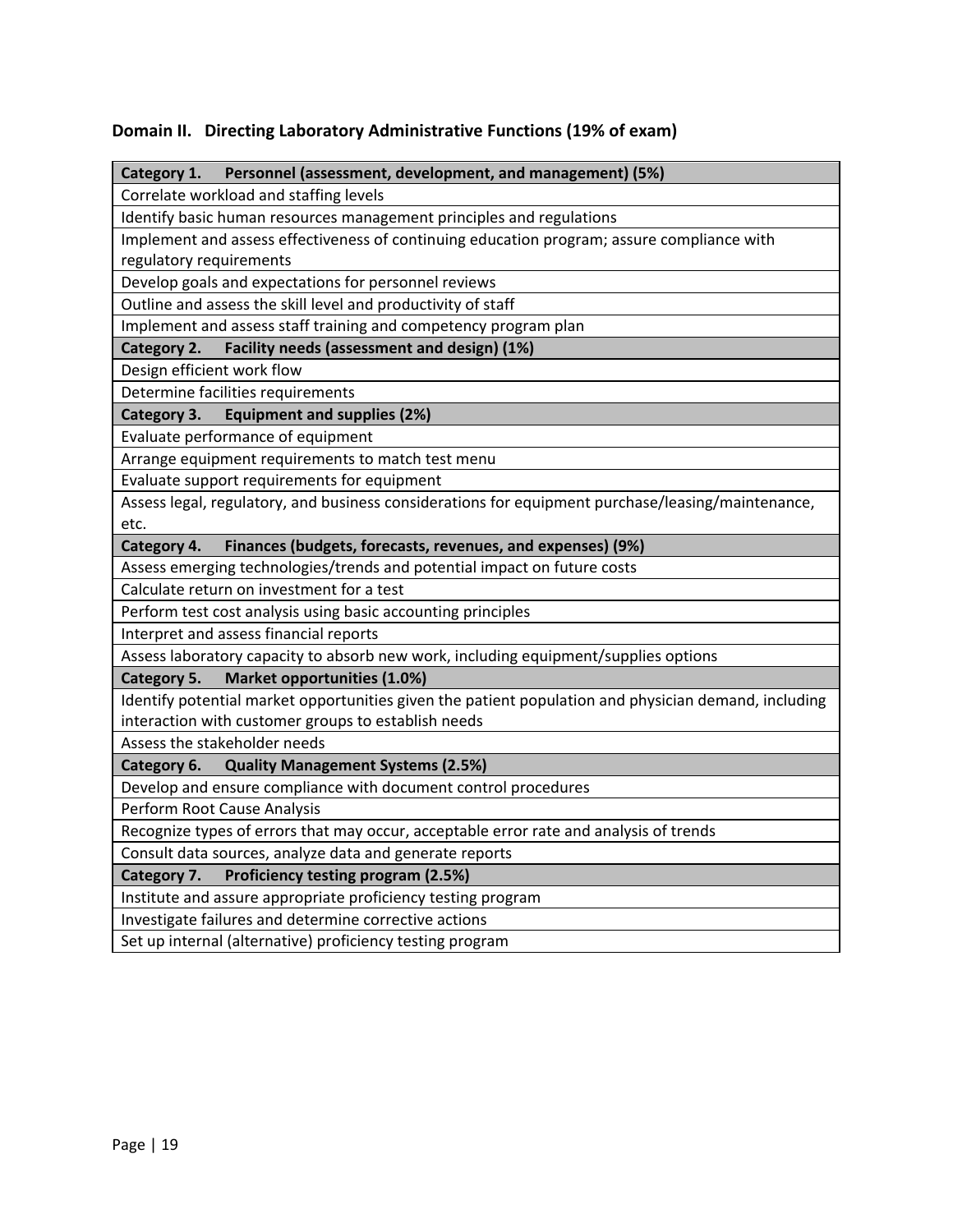### **Domain III. Ensuring Safety and Security in the Laboratory (11.5% of exam)**

| Laboratory safety (general, biosafety, biosecurity) (9%)<br>Category 1.                            |  |  |  |  |  |
|----------------------------------------------------------------------------------------------------|--|--|--|--|--|
| Comply with accrediting and regulatory agencies regarding safety procedures                        |  |  |  |  |  |
| Develop and implement chemical hygiene plan and spill control plan                                 |  |  |  |  |  |
| Recognize potential laboratory biosafety hazards                                                   |  |  |  |  |  |
| Identify biocontainment practices                                                                  |  |  |  |  |  |
| Recognize safety considerations in laboratory design and operations                                |  |  |  |  |  |
| Implement expert and regulatory guidelines for agents of bioterrorism, select agents, and pandemic |  |  |  |  |  |
| threats                                                                                            |  |  |  |  |  |
| Develop and implement biosecurity SOPs (standard operating procedures)                             |  |  |  |  |  |
| Comply with accrediting and regulatory agencies regarding safety procedures                        |  |  |  |  |  |
| Emergency response plans (2.5%)<br>Category 2.                                                     |  |  |  |  |  |
| Assess laboratory readiness to respond to emergency situations                                     |  |  |  |  |  |
| Prioritize testing and manage resources                                                            |  |  |  |  |  |
| Perform site-specific risk assessment                                                              |  |  |  |  |  |
| Develop emergency testing plans                                                                    |  |  |  |  |  |

## **Domain IV. Consulting with Other Medical Professionals (25% of exam)**

| Medical personnel (14.5%)<br>Category 1.                                                                  |  |  |  |  |
|-----------------------------------------------------------------------------------------------------------|--|--|--|--|
| Perform analytical interpretation                                                                         |  |  |  |  |
| Recommend alternate or confirmatory tests                                                                 |  |  |  |  |
| Determine the extent of testing                                                                           |  |  |  |  |
| Communicate test performance and limitations                                                              |  |  |  |  |
| Recognize the interrelatedness of laboratory tests, interact with other laboratory disciplines to         |  |  |  |  |
| develop collaborative networks of expertise and interpretive algorithms                                   |  |  |  |  |
| Recognize organisms associated with specific infectious diseases                                          |  |  |  |  |
| Recognize degree of clinical importance of an abnormal value                                              |  |  |  |  |
| Recognize modes of organism transmission and epidemiology of disease                                      |  |  |  |  |
| Develop protocols and train the end user on proper specimen collection and transport techniques.          |  |  |  |  |
| Communicate at the appropriate level of the end user                                                      |  |  |  |  |
| Recognize disease state and Perform clinical interpretation and provide interpretation of tests in        |  |  |  |  |
| context with other external tests and identify legal implications and liability associated with ancillary |  |  |  |  |
| laboratory functions                                                                                      |  |  |  |  |
| Communicate results                                                                                       |  |  |  |  |
| With physician input, assess the degree of harm to the patient when a testing or interpretation error     |  |  |  |  |
| occurs                                                                                                    |  |  |  |  |
| Technologists (4%)<br>Category 2.                                                                         |  |  |  |  |
| Interpret test results                                                                                    |  |  |  |  |
| Recognize unusual results, patterns, or trends                                                            |  |  |  |  |
| Describe microbiology test principles                                                                     |  |  |  |  |
| Demonstrate a working knowledge of laboratory bench procedures                                            |  |  |  |  |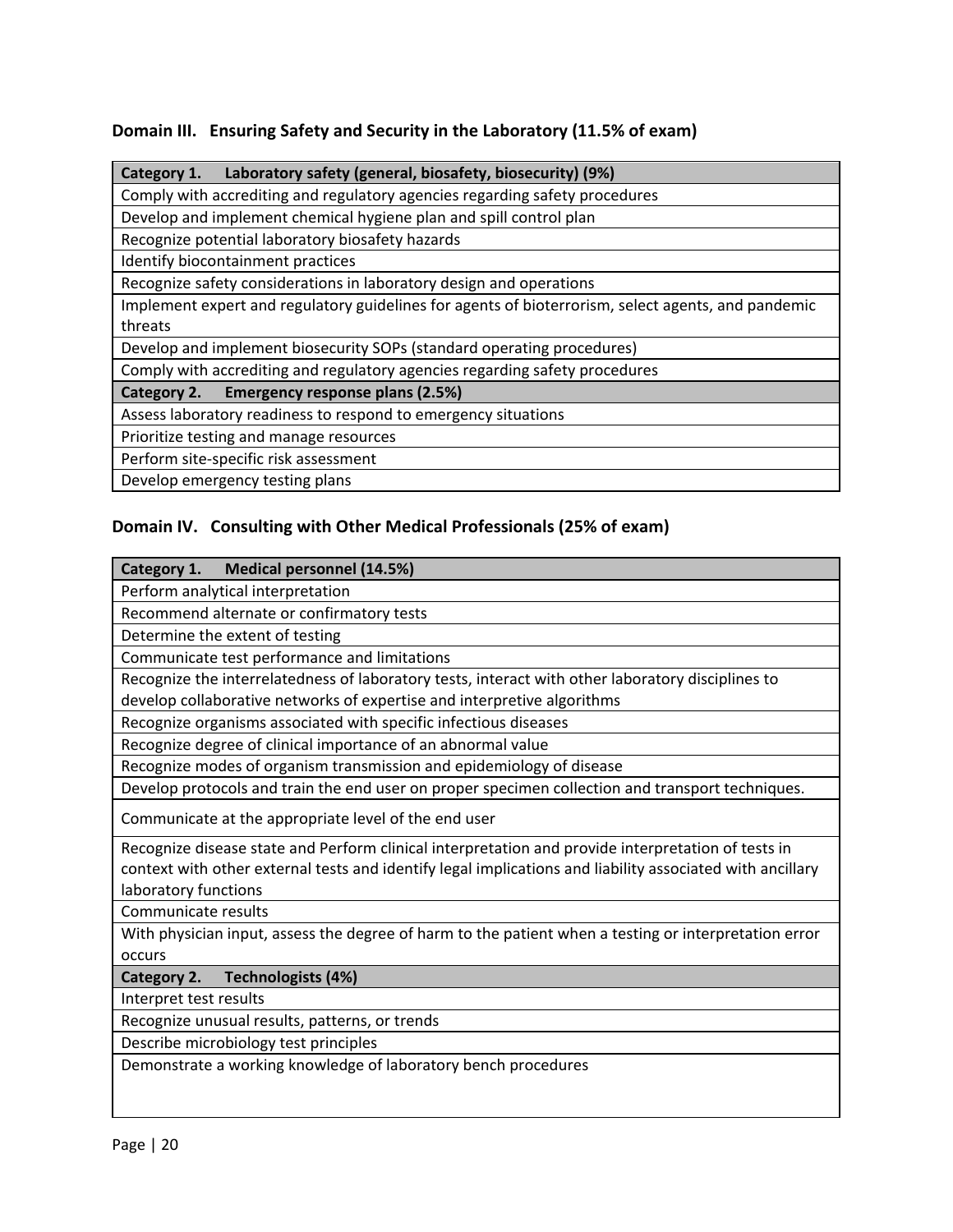### **Category 3. Pharmacists (formulary, susceptibility testing, antibiogram, sterility testing) (3%)**

Discuss CLSI guidelines and updates

Compile, analyze, and maintain antibiograms

Classify antimicrobial agents, routes of administration, and resistance mechanisms

Recognize trends in resistance

Advise on proper sample collection for and discuss regulations (*e.g.,* FDA) on sterility testing

**Category 4. Infection preventionists (3.5%)**

Establish and monitor resistant organism surveillance

Advise on specimen collection and transport of surveillance specimens

Associate transmission based precautions with specific organisms/diseases

Develop SOPs for surveillance specimen work up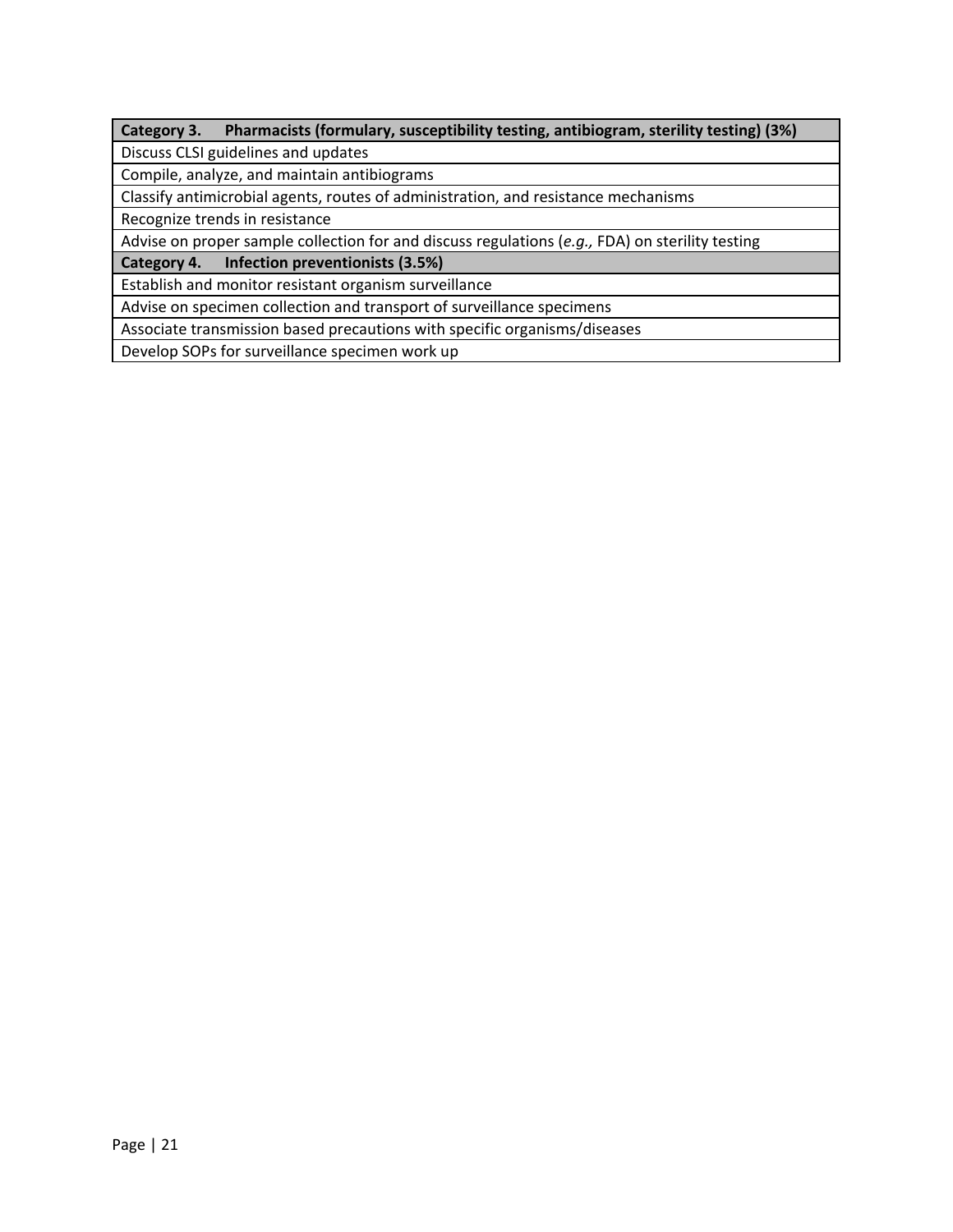

#### **SAMPLE QUESTIONS**

- 1. A patient with a history of travel to Somalia presents with an ulcerative lesion on his forearm. Biopsy revealed small, intracellular organisms. Which of the following is an appropriate medium for recovery of the organisms?
	- a. Diamond's medium
	- b. Fletcher's medium
	- c. Novy-MacNeal-Nicolle (NNN) medium
	- d. Eagle's minimal essential medium

*Question tests Category 1.1 (Up-to-date practices)*

2. A research study was conducted to determine the performance of a new rapid HIV-1 antibody test. The results were compared with a gold standard methodology. Based on the results below, what is the sensitivity of the rapid antibody test?

|                            |                 | <b>Number of specimens tested</b><br>by gold standard methodology |          |  |  |
|----------------------------|-----------------|-------------------------------------------------------------------|----------|--|--|
|                            |                 | Positive                                                          | Negative |  |  |
| <b>Number of specimens</b> | Positive        | 85                                                                |          |  |  |
| tested by rapid test       | <b>Negative</b> | 15                                                                | 390      |  |  |

- a. 89.5%
- b. 97.5%
- c. 96.3%
- d. 85.0%

*Question tests Category 1.2 (Test Protocols)*

- 3. Which parasitologic procedures should be available on a 24-hour basis?
	- a. Blood films for *Plasmodium* species
	- b. Ova and parasite examination for *Giardia lamblia*
	- c. Baermann concentration for *Strongyloides stercoralis*
	- d. Scotch tape preparations for *Enterobius vermicularis*

*Question tests Category 1.3 (Test menu)*

- 4. The laboratory asks for your interpretation of a real-time PCR run. The positive control was negative and the negative control was positive. The tech wants to know how to proceed. What should you tell her?
	- a. The controls for the run did not display expected results; therefore, the entire run failed and must be repeated.
	- b. Report out the negatives: since at least one tube was positive, it demonstrates that amplification took place. Repeat any positives on the next run to ensure there was no contamination.
	- c. Report out the positive specimens, since at least one tube was negative and one was positive, demonstrating that amplification took place. Repeat negatives on the next run to make sure they all had mastermix added to them.
	- d. Report out all the specimens, since the reagents are expensive, and the negative and positive controls were clearly reversed.

*Question tests Category 1.4 (Quality control)*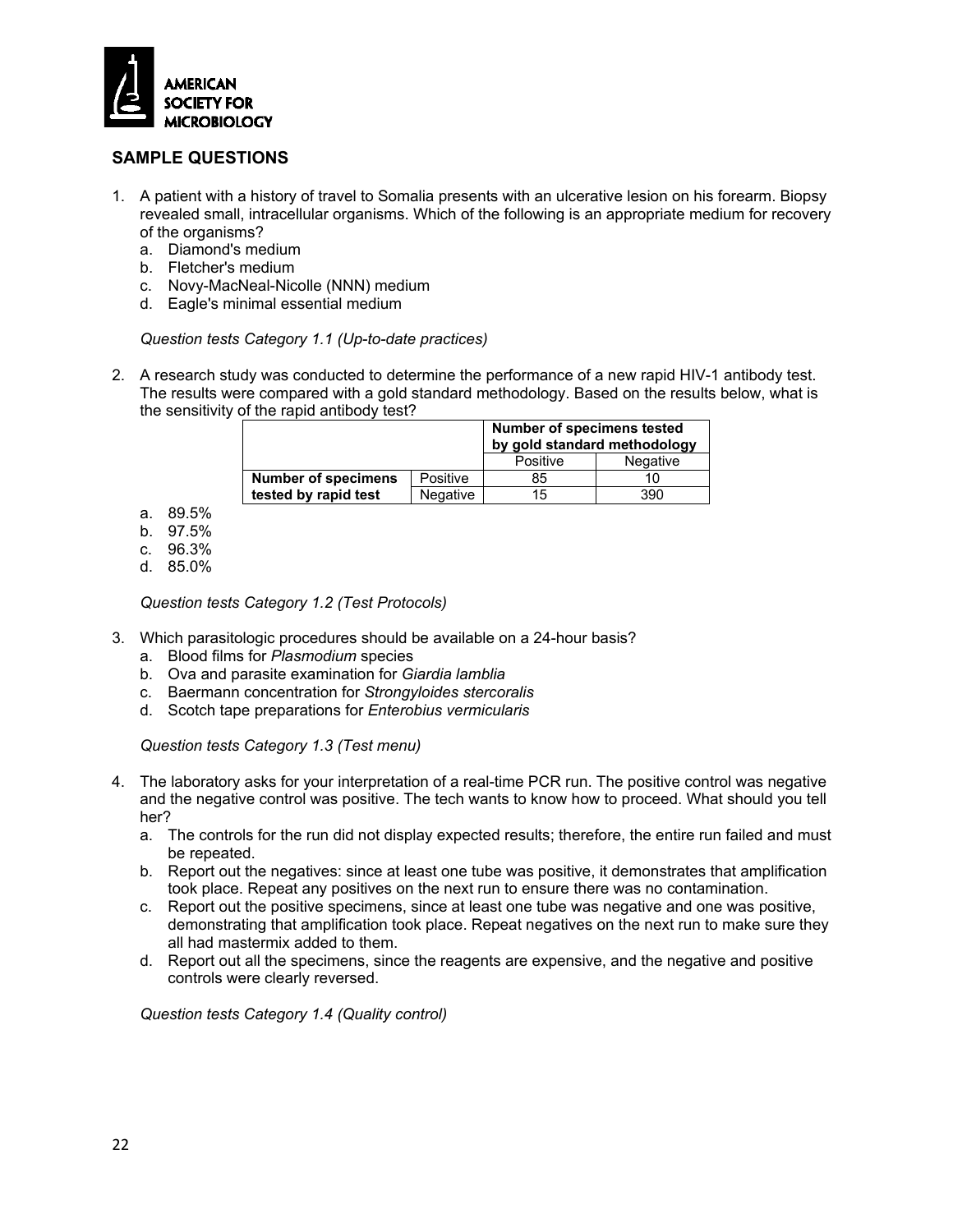

5. Which of the following blood smears is the best example of a critical value?



 $10 \mu m$ 

c.



Images courtesy of Michael Loeffelholz, Univ. Texas Medical Branch

*Question tests Category 1.5 (Critical results)*

23

b.

 $10 \mu m$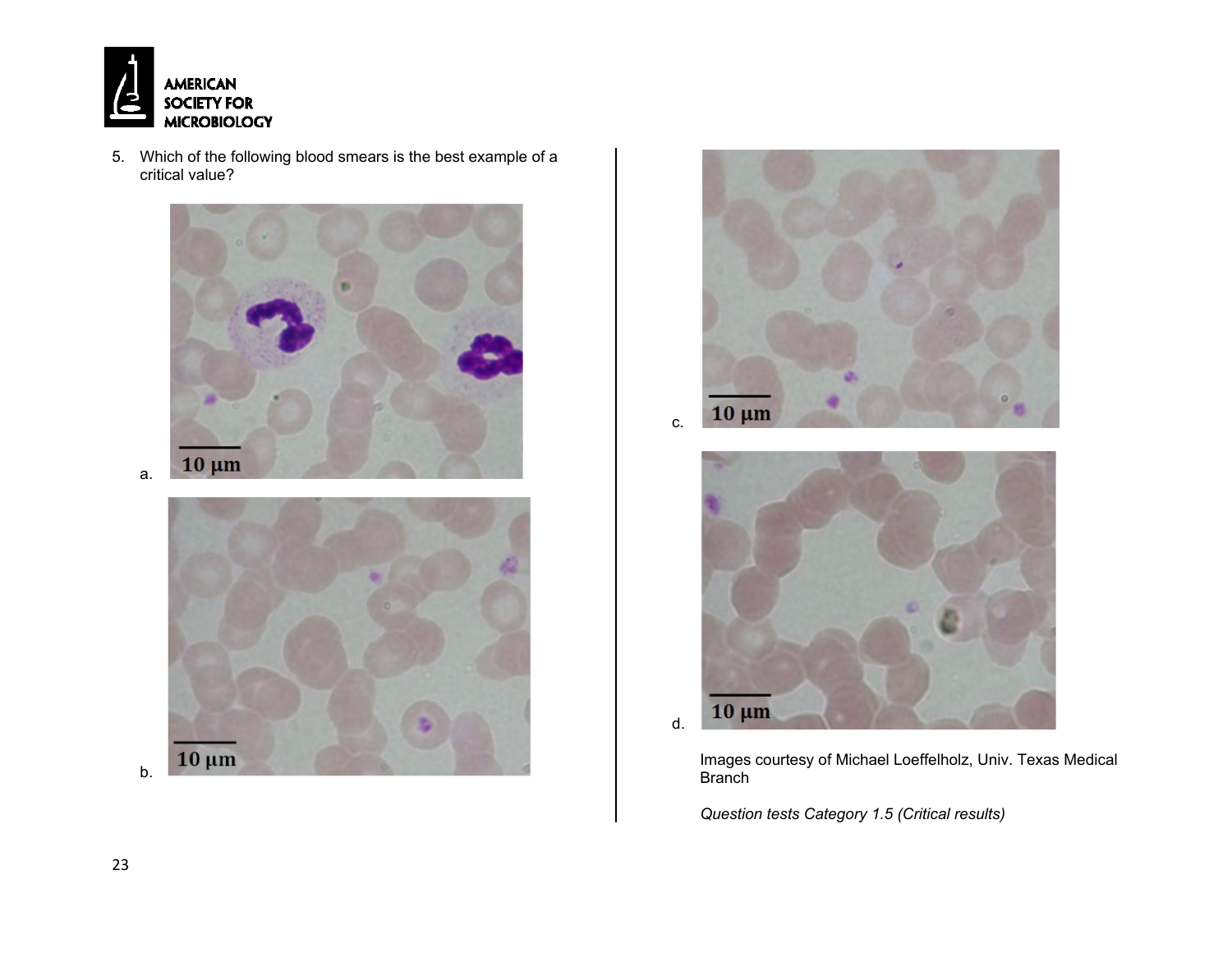

- 6. In a situation where a clinical laboratory scientist and a laboratory technician are performing the same work at different pay scales, review and revision of which of the following are recommended?
	- a. Detailed job descriptions and performance standards
	- b. Employee self-evaluation and past performance reviews
	- c. Employee technical skills and salary scales
	- d. Educational requirements and available funding

*Question tests Category 2.1 (Personnel)*

- 7. Which laboratory design or process would allow the safe disposal of infectious material?
	- a. Red plastic bags for disposal of needles
	- b. An exterior door that restricts access to non-employees
	- c. A Class II Biosafety Cabinet for preparing specimens
	- d. An autoclave readily available in the laboratory

*Question tests Category 2.2 (Facility needs)*

8. Based on your laboratory's current financial report below, what is your laboratory's contribution margin for this fiscal year?

|                                          | <b>Current Fiscal Year</b> |
|------------------------------------------|----------------------------|
|                                          | <b>ACTUAL</b>              |
| <b>VOLUME</b>                            |                            |
| <b>Inpatient Volume</b>                  | 160,000                    |
| <b>Outpatient Volume</b>                 | 130,000                    |
| <b>Total Volume</b>                      | 290,000                    |
| <b>REVENUE</b>                           |                            |
| <b>Inpatient Revenue</b>                 | 3,000,000                  |
| <b>Outpatient Revenue</b>                | 2,500,000                  |
| <b>Gross Patient Revenue</b>             | 5,500,000                  |
| <b>Estimated Deductions from Revenue</b> | (1,500,000)                |
| <b>Net Patient Revenue</b>               | 4,000,000                  |
| <b>EXPENSE</b>                           |                            |
| <b>Total Expense</b>                     | 1,400,000                  |

- a. \$4,100,000
- b. \$4,000,000
- c. \$2,600,000
- d. \$1,500,000

*Question tests Category 2.4 (Finances)*

- 9. According to the College of American Pathologists, which of the following is appropriate for laboratory procedure manuals?
	- a. A package insert is an acceptable substitute for a written procedure.
	- b. A manufacturer-generated CLIA procedure is not acceptable for use.
	- c. Procedure summaries are not acceptable to use at the bench.
	- d. Electronic copies of manuals are acceptable as long as backup is available.

*Question tests Category 2.6 (Data analyses)*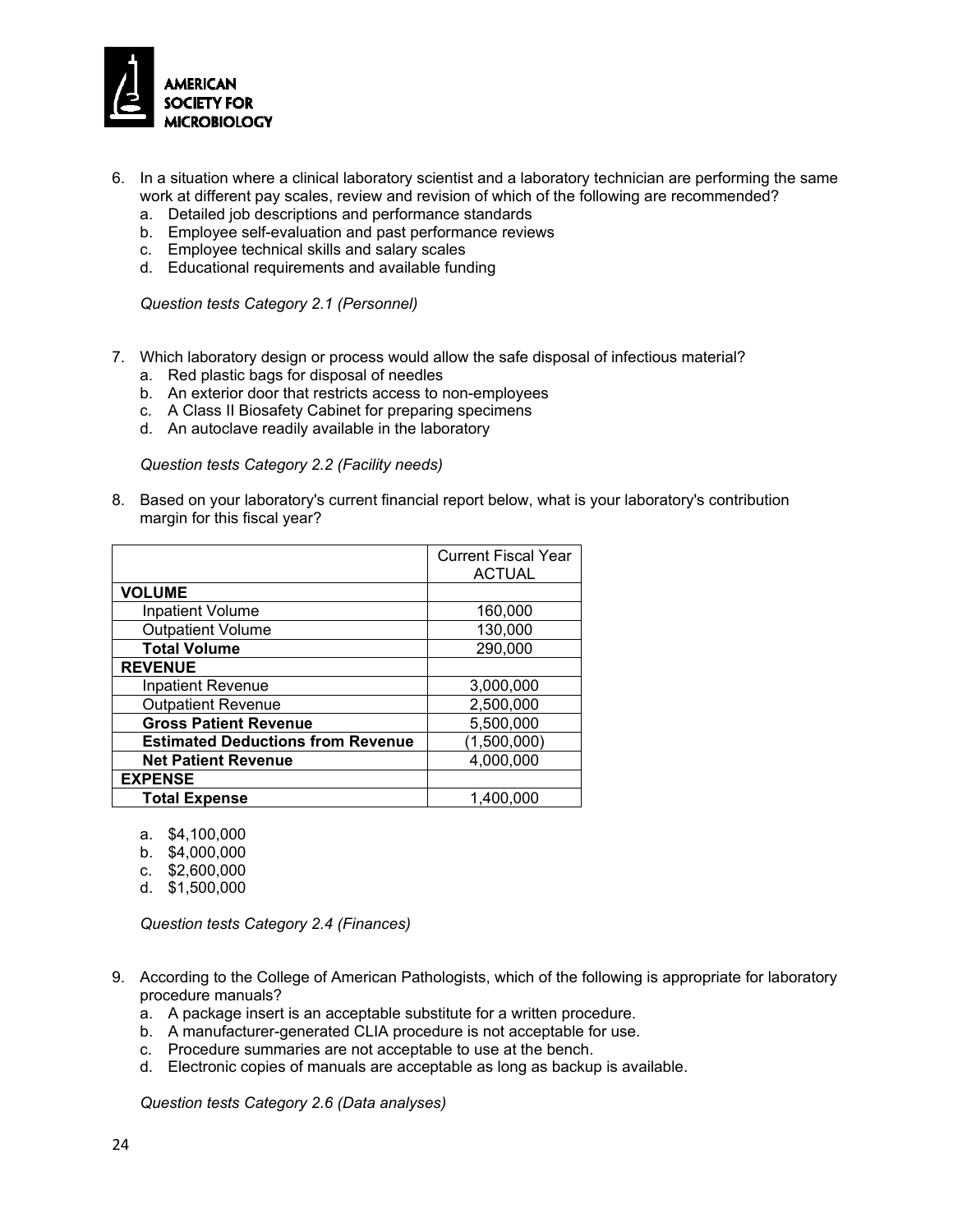

10. What action should be taken after failing a proficiency survey?

- a. Repeat testing three times on three different days with new material.
- b. Perform testing on quality control material and continue reporting if results are correct.
- c. Send the remaining proficiency material to a reference laboratory.
- d. Determine the cause of the error, correct it, and document actions.

*Question tests Category 2.7 (Proficiency testing program)*

- 11. According to the *Biosafety in Microbiological and Biomedical Laboratories* (BMBL), culture isolate manipulation may be performed outside a biological safety cabinet for which infectious agent?
	- a. *Mycobacterium fortuitum*
	- b. *Neisseria meningitidis*
	- c. *Salmonella* Typhi
	- d. *Yersinia pestis*

*Question tests Category 3.1 (Laboratory safety)*

- 12. What is responsible for the endemic spread of cytomegalovirus?
	- a. Contact with infected nonhuman primates
	- b. Inhalation of airborne virus
	- c. Persistent and recurrent excretion of virus from infected patients
	- d. Contact with virus-contaminated fomites

*Question tests Category 4.1 (Consulting with medical personnel)*

13. The *Staphylococcus aureus* strain indicated by the arrow below was tested against erythromycin (E) and clindamycin (CC). How should the results be reported?



Image courtesy of Dr. Andrea Linscott, LSU Health Sciences Center

- a. Erythromycin resistant, Clindamycin susceptible
- b. Erythromycin resistant, Clindamycin resistant
- c. Erythromycin susceptible, Clindamycin susceptible
- d. Erythromycin susceptible, Clindamycin susceptible

*Question tests Category 4.2 (Consulting with technologists)*